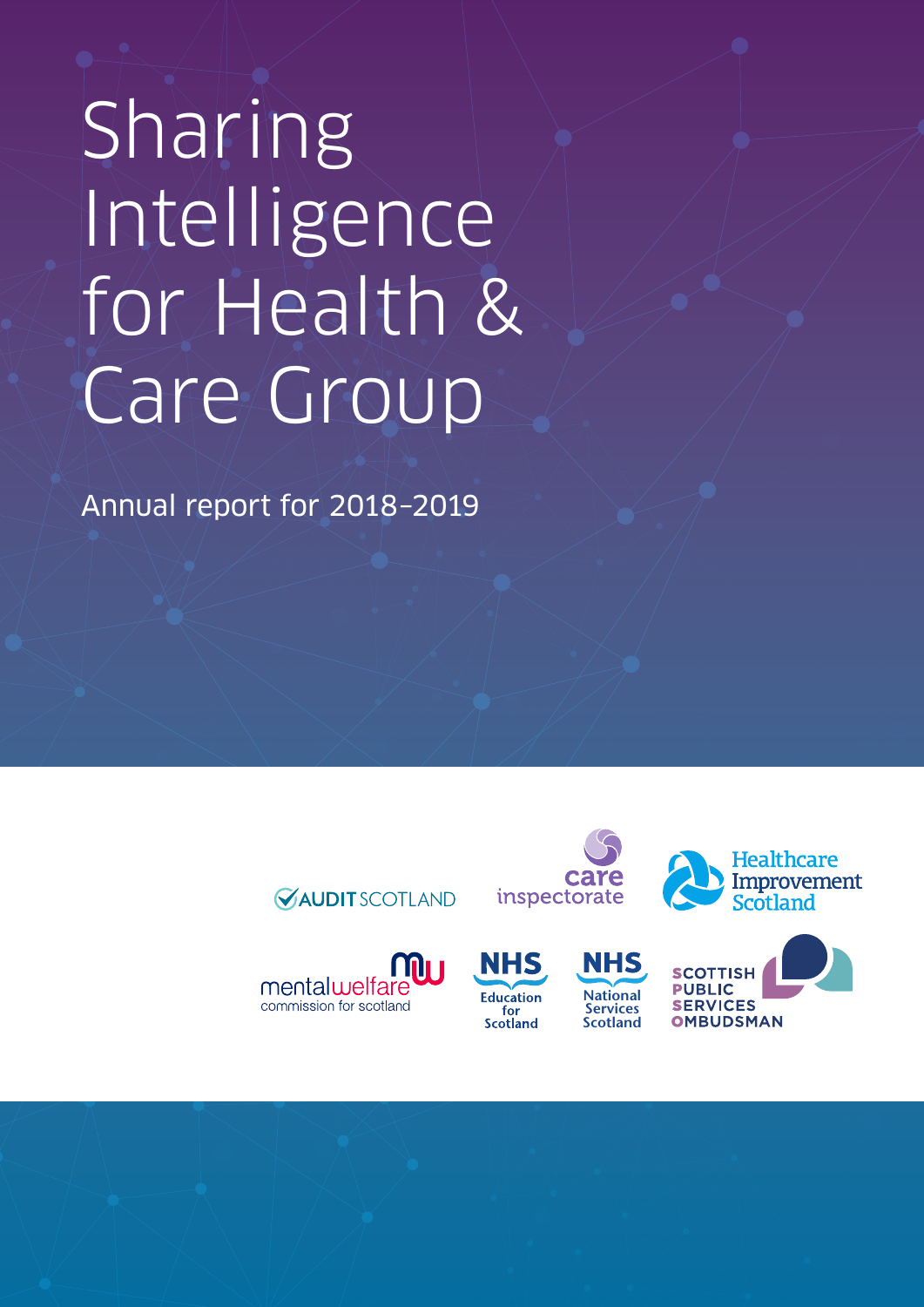© Healthcare Improvement Scotland 2019 Published August 2019

A report produced jointly by: Audit Scotland, Care Inspectorate, Healthcare Improvement Scotland, Mental Welfare Commission for Scotland, NHS Education for Scotland, NHS National Services Scotland and Scottish Public Services Ombudsman.

This document is licensed under the Creative Commons Attribution-Noncommercial-NoDerivatives 4.0 International Licence. This allows for the copy and redistribution of this document as long as Healthcare Improvement Scotland is fully acknowledged and given credit. The material must not be remixed, transformed or built upon in any way. To view a copy of this licence, visit [https://creativecommons.org/licenses/by-nc-nd/4.0](https://creativecommons.org/licenses/by-nc-nd/4.0/)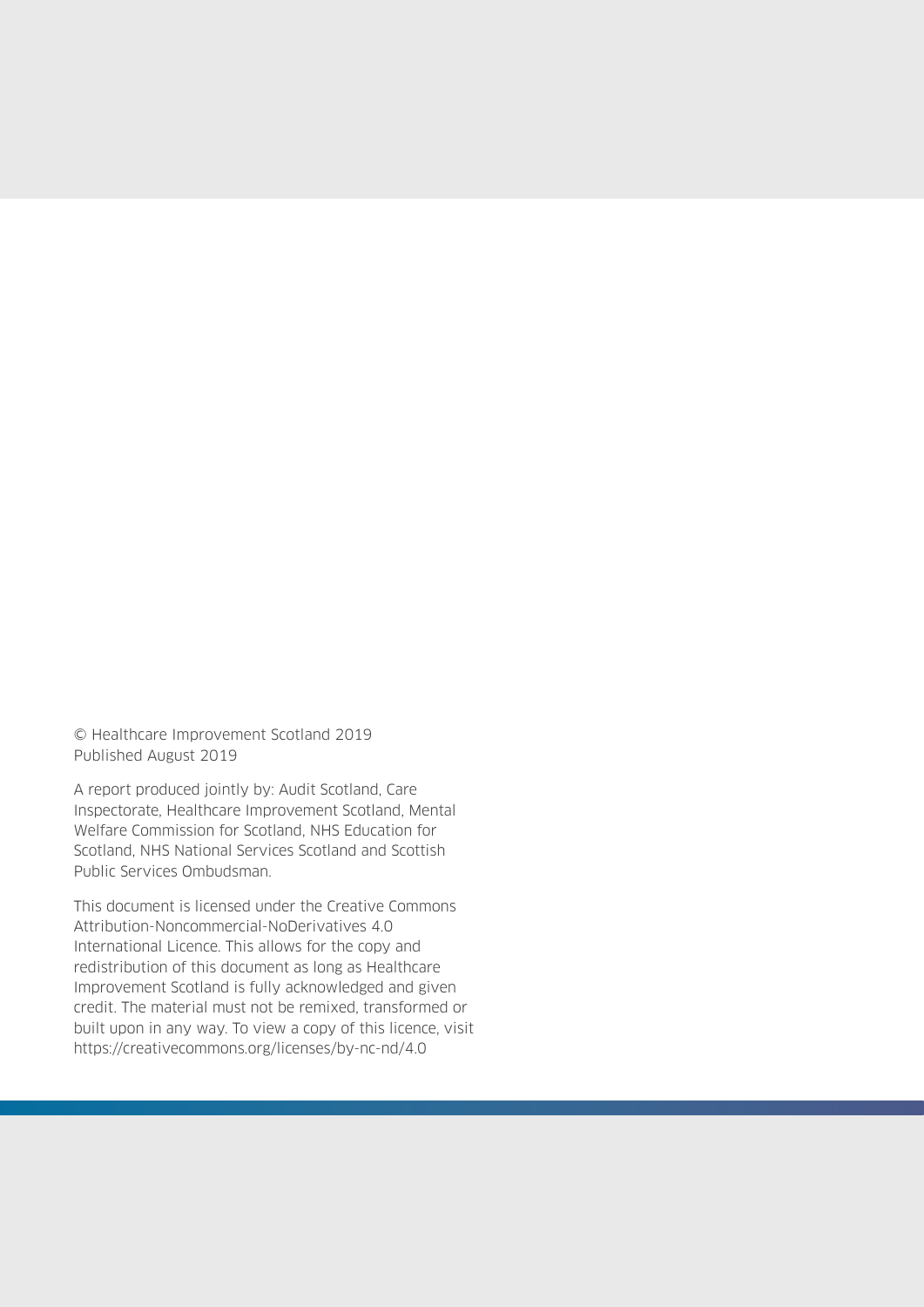# **Contents**



This is the fourth annual report from the Sharing Intelligence for Health & Care Group. It summarises key messages about our work during 2018–2019.

The report describes why we were set up, how we work, and what we did during 2018–2019. It also provides our observations on important issues that are relevant to the quality of care delivered for the people of Scotland. This report is written with a broad audience in mind, including the public and healthcare professionals, and with the aim of stimulating constructive discussion and further action.

#### Please contact hcis.sihcg@nhs.net

if you have any queries about this report or the Sharing Intelligence for Health & Care Group.



**Professor Stewart Irvine** Co Chair of the Sharing Intelligence for Health & Care Group Director of Medicine and Deputy Chief Executive, NHS Education for Scotland



**Ann Gow** Co Chair of the Sharing Intelligence for Health & Care Group Director of Nursing, Midwifery and Allied Health Professionals and Deputy Chief Executive, Healthcare Improvement Scotland

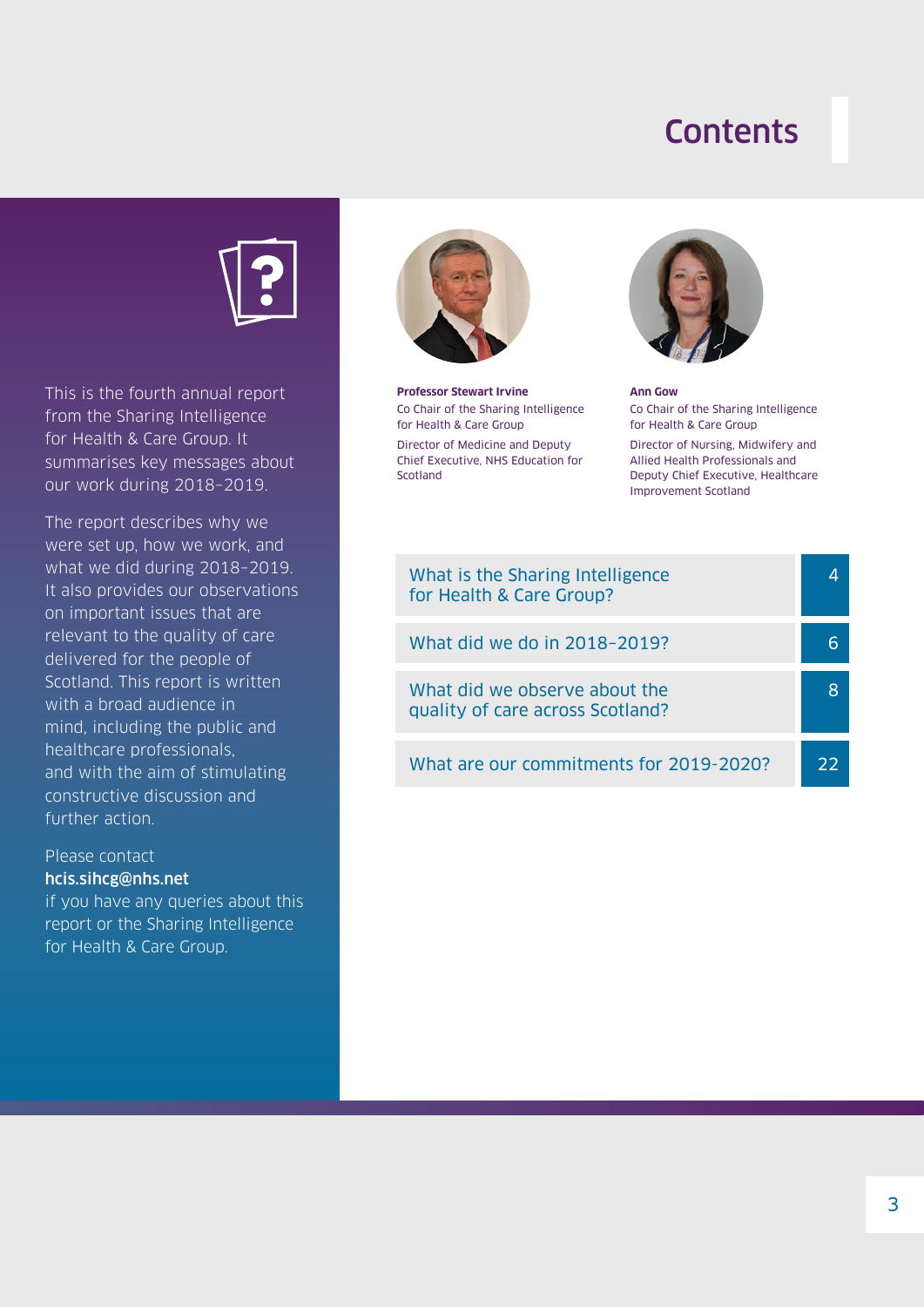## <span id="page-3-0"></span>What is the Sharing Intelligence for Health & Care Group?

The Sharing Intelligence for Health & Care Group (referred to as 'the Group') is a mechanism that enables seven national organisations to share, consider, and respond to intelligence about care systems across Scotland (in particular NHS boards<sup>1</sup>). The organisations, each of which has a Scotland-wide remit related to the improvement and/or scrutiny of health and care services, are:



The Group was set up in 2014, and our overall aim is to support improvement in the quality of care provided for the people of Scotland by making good use of existing data and intelligence.

<sup>1</sup> The Group focuses predominantly on healthcare, and we also consider some integrated health and social care services delivered by Integration Authorities. The term 'health and care' is used throughout this report to describe the services covered by the Group's remit.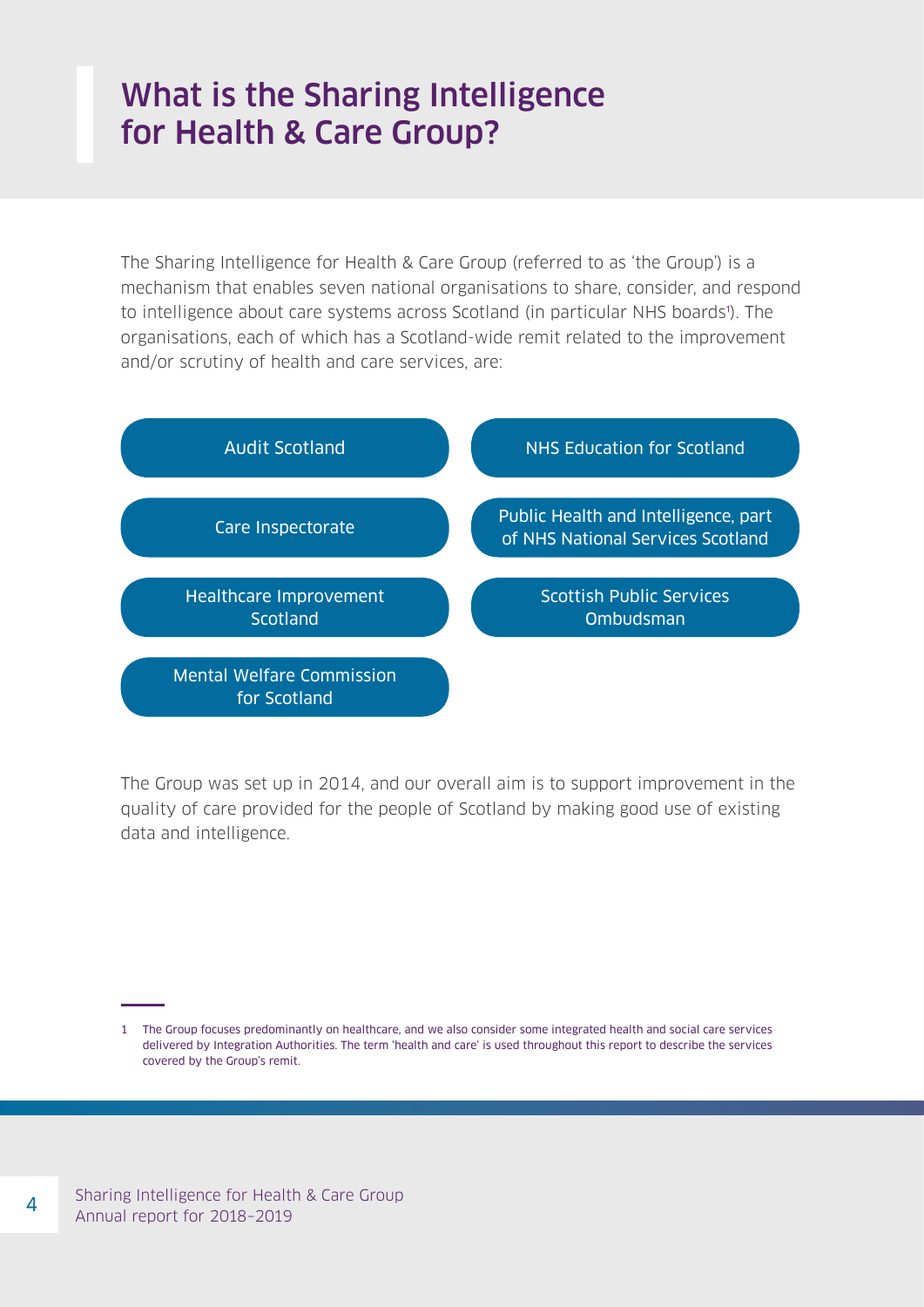Our main objective is to ensure that any potentially serious concerns about the quality of care identified by member organisations are shared and acted upon appropriately. Sharing concerns at the right time can help identify emerging problems so these can be addressed. The organisations also inform each other about aspects of health and care systems that are working well. Sharing information helps the different organisations on the Group carry out their work in an informed way.

Establishing the Group was an important part of Scotland's response to a public inquiry about a serious failure of a healthcare system in England2. One of the recommendations from this inquiry, published in 2013, was that intelligence sharing within and among national organisations should be improved. The member organisations of the Group report there is now much better sharing and consideration of key intelligence, and they are now better prepared to take additional action when required.

Members of the public should be confident that, through the Group, national organisations in Scotland are sharing and responding to important information about the quality of care. In parallel with this, the individual organisations continue to respond to concerns as they arise, in line with their own remits<sup>3</sup>.

We seek to use available data and information wisely and collaboratively for the purpose of maximising improvements in the quality of care. We are also open and honest about how we share and use data and information. This includes involving service provider organisations in our approach, and increasingly putting information about our work into the public domain.

<sup>2</sup> Available from [https://assets.publishing.service.gov.uk/government/uploads/system/uploads/attachment\\_data/](https://assets.publishing.service.gov.uk/government/uploads/system/uploads/attachment_data/file/279124/0947.pdf) [file/279124/0947.pdf](https://assets.publishing.service.gov.uk/government/uploads/system/uploads/attachment_data/file/279124/0947.pdf)

<sup>3</sup> The Group does not consider the practice of individual care professionals, but other agencies do. We will continue to explore our relationships with the regulators of individual care professionals, which include the General Medical Council (doctors), the Nursing & Midwifery Council (nurses and midwives), the General Dental Council (dentists), and the General Pharmaceutical Council (pharmacists).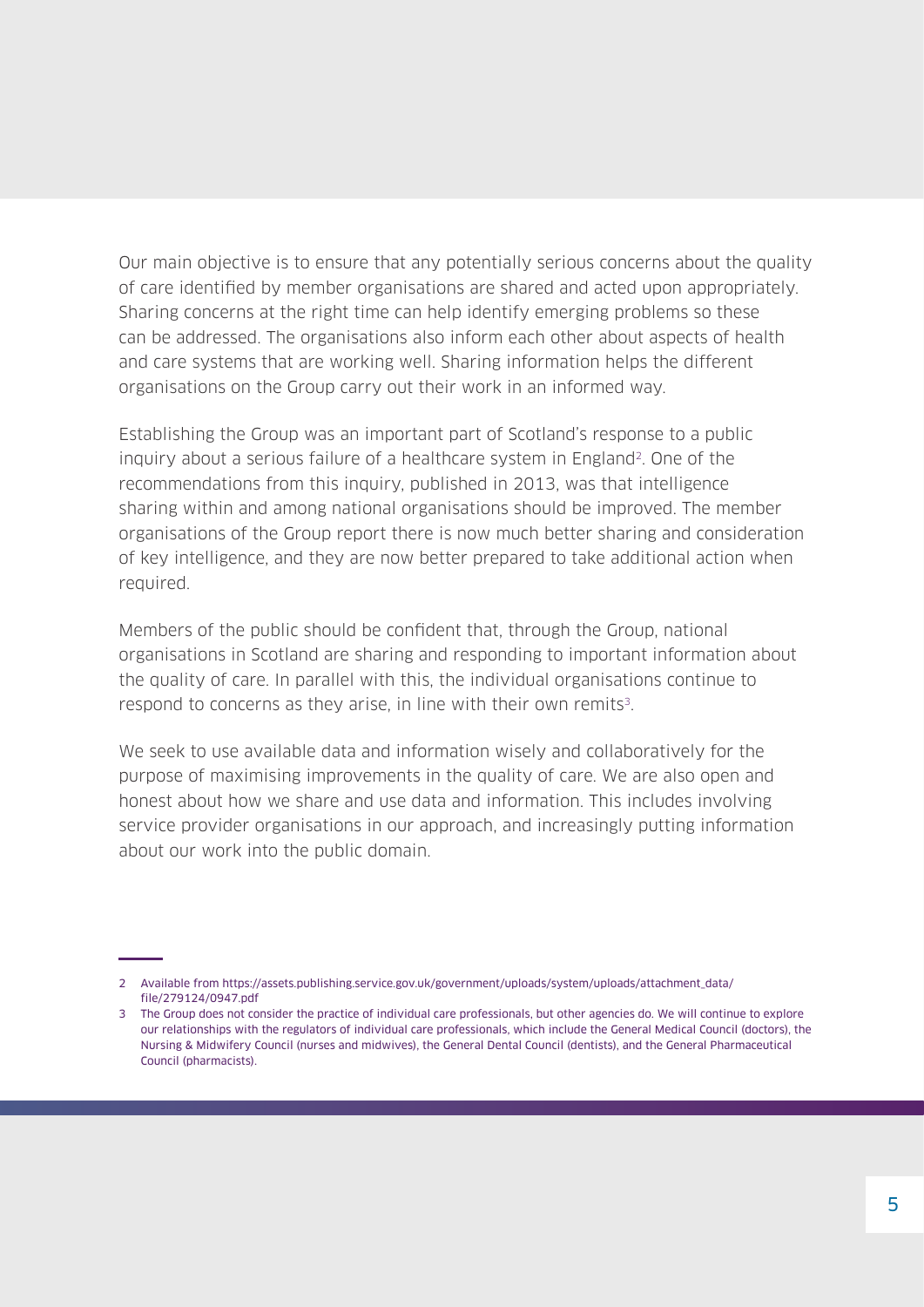# <span id="page-5-0"></span>What did we do in 2018–2019?

The Group met six times between April 2018 and February 2019 to share and consider key pieces of data and information that we hold about the following 18 NHS boards:

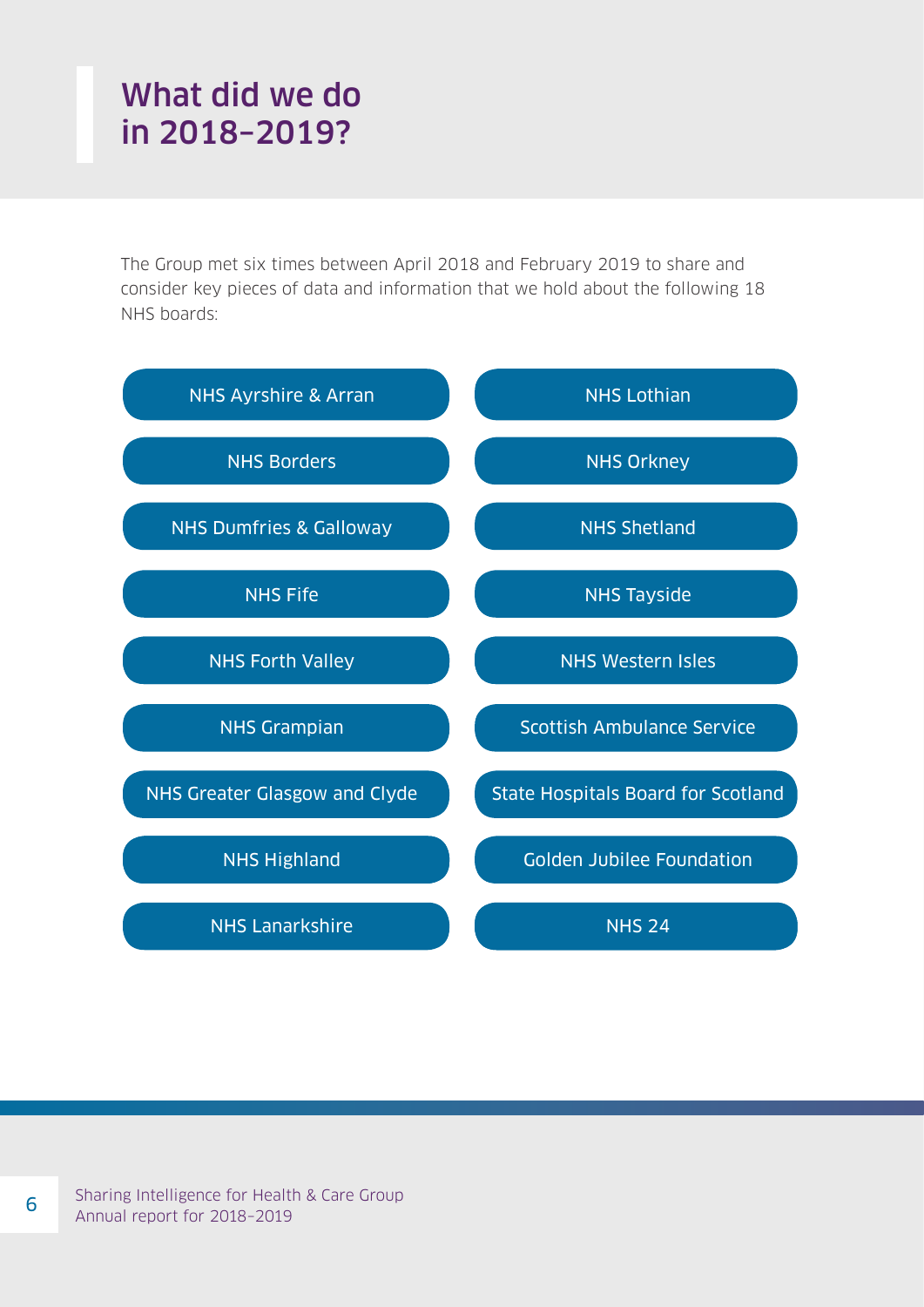Examples of the intelligence we shared before each of our meetings, and then discussed at the meetings of our Group, include:

- findings from inspections and other reviews of care provider organisations
- quantitative analyses from Scotland-wide care datasets, including about service delivery, complaints and workforce
- survey results of doctors in training
- information about financial and resource management.

We provided feedback to each of the 18 NHS boards we considered, including meeting with the NHS board to discuss key issues.

During 2018–2019, none of our member organisations were required to initiate additional work in response to intelligence shared at the Group. As highlighted in our annual report for 2017–2018, there have previously been some occasions when this has happened, and there are instances where the partner organisations continue to work together to support front line care systems to improve. More broadly, the organisations on the Group continue to run significant programmes of scrutiny and improvement work in line with their own remits.

We continue to find it helpful to learn from each other about various aspects of local care systems. We will continue to share intelligence, in order to inform the work we carry out as seven national organisations.

During 2017-2018 we commissioned an independent evaluation of our work4, and as a result we have also made some improvements during 2018–2019 to how we work as a Group. For example, we now structure our discussions on the basis of themes identified by various public inquiries and reviews (such as leadership, culture, governance, financial performance, workforce, clinical and care performance and outcomes).

<sup>4</sup> [www.healthcareimprovementscotland.org/our\\_work/governance\\_and\\_assurance/sharing\\_intelligence/sharing\\_](http://www.healthcareimprovementscotland.org/our_work/governance_and_assurance/sharing_intelligence/sharing_intelligence_2017-2018.aspx) [intelligence\\_2017-2018.aspx](http://www.healthcareimprovementscotland.org/our_work/governance_and_assurance/sharing_intelligence/sharing_intelligence_2017-2018.aspx)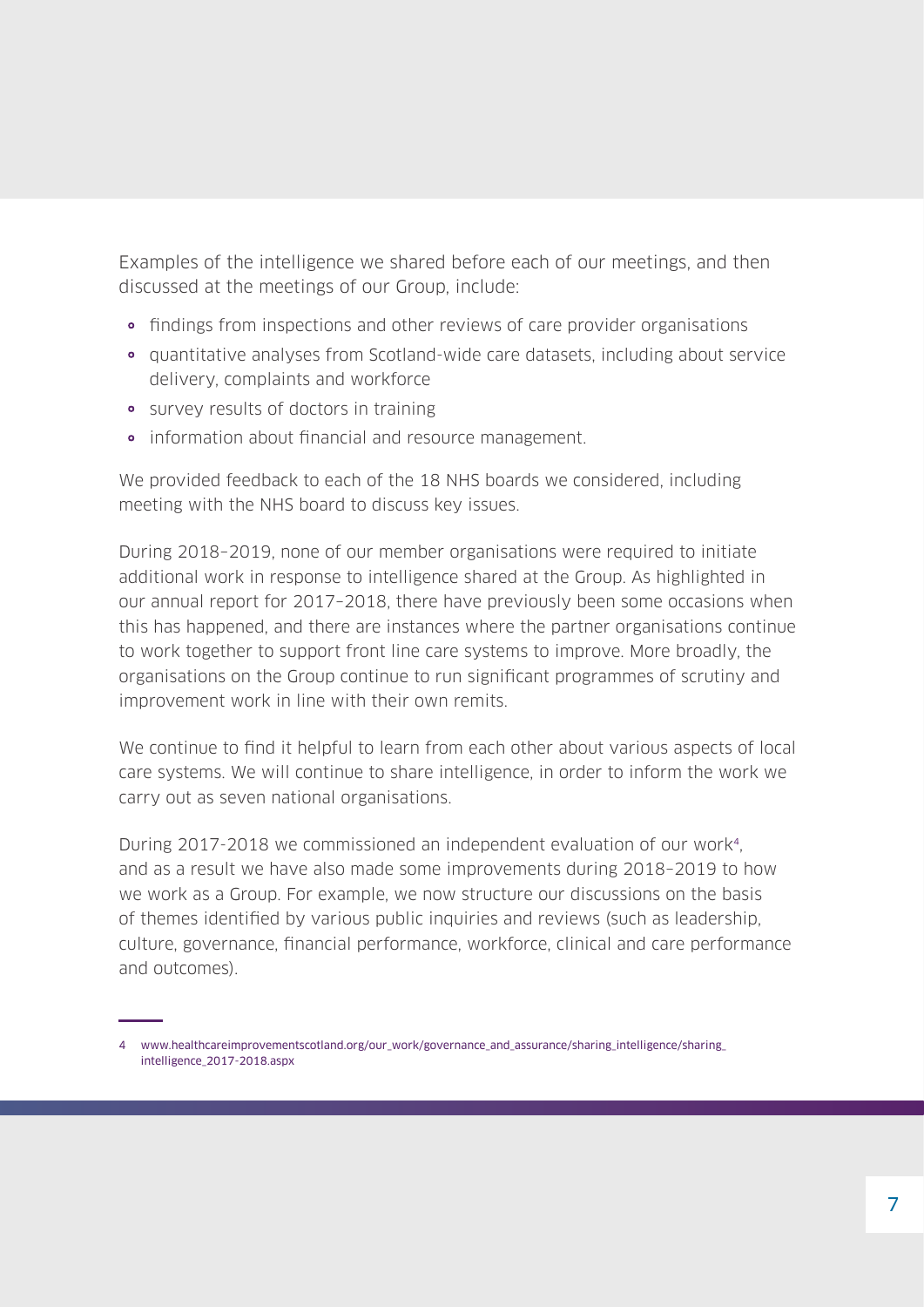## <span id="page-7-0"></span>What did we observe about the quality of care across Scotland?

The Sharing Intelligence for Health & Care Group is in a position where we can observe and learn about many important things happening in the health and care system across Scotland. These include the high standard of care experienced by many people, but also a number of challenges being faced by care systems and the staff working in them.

The member organisations have a responsibility to be aware of, and responsive to, the challenges facing the health and care system across Scotland. Further development of strong partnership working amongst national organisations, including members of the Group and other agencies, is essential in order to support front line services to address the main challenges facing our care systems.

The seven national organisations who are members of the Group have prepared the commentary below about the important issues we've observed that are relevant to the quality of care delivered for the people of Scotland. Many of these points have been described previously, often in reports published by some of our individual organisations. Nonetheless, we highlight them together in this report, given their significance to the health and care system as seen through our collective perspective.

The Group's core business is to share and consider intelligence about individual NHS boards. On the basis of this, we have also observed some key themes that are relevant across Scotland. This report draws together these themes, and it is not intended to be a comprehensive assessment of the state of the health and care system across Scotland.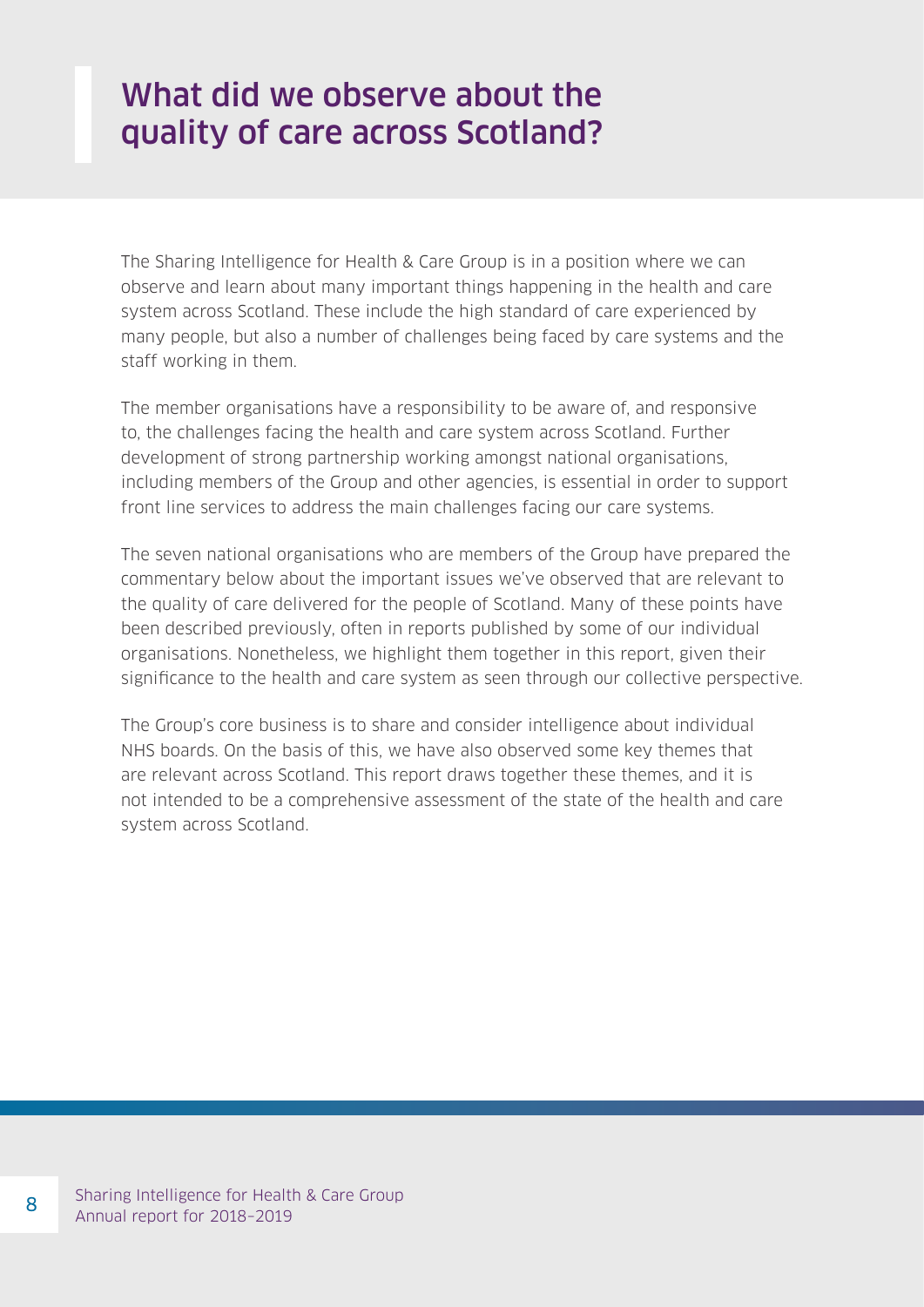#### Scale of change needed

The people of Scotland continue to benefit enormously from health and care services that can be accessed freely at the point of delivery. Since the NHS was created in 1948, the range of services offered has changed dramatically. So has the demand for these services, and also public and political expectations.

In its report on the NHS in Scotland in 20185, Audit Scotland reported that the demands of a growing and ageing population, coupled with significant financial and workforce pressures, means the current healthcare delivery model is no longer sustainable. This is despite a committed workforce in Scotland that has continued to deliver high-quality care.

On the basis of our work as seven national organisations, we believe that a greater scale and pace of change is required to ensure that people's health and care needs are met in future. There needs to be open and honest debate, locally and nationally, about the changes that are needed to sustainably deliver health and care services in Scotland that are of high quality and value, and also to more fully integrate health and social care services.

<sup>5</sup> [www.audit-scotland.gov.uk/report/nhs-in-scotland-2018](https://www.audit-scotland.gov.uk/report/nhs-in-scotland-2018)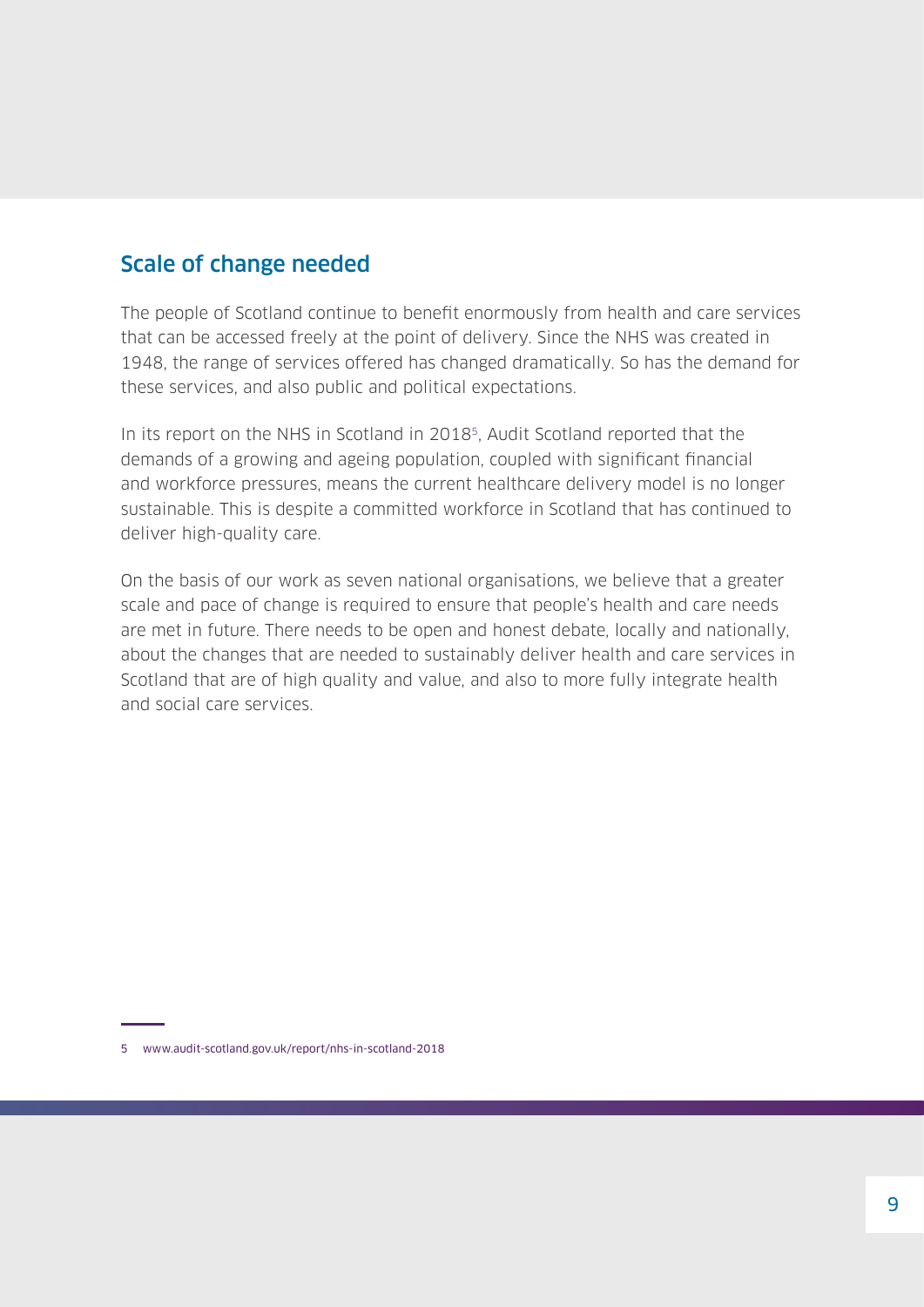## Leadership and culture

Leadership and culture are critically important factors when considering the quality of care in the wider sense. Everyone working in the health and care system in Scotland has an important role to play, and having effective leaders in place is vital. As a Group, we are aware that the leaders of today's care systems are working within an environment of extreme pressure and great complexity. Leaders are working to meet increasing public expectations and demand for services while also maintaining or improving performance. At the same time, the care systems they are leading are facing significant financial and workforce challenges (see below). There is added complexity as health and social care systems become more integrated.

The King's Fund recently highlighted a problem of 'churn' within senior leadership roles in English NHS trusts<sup>6</sup>, such as high vacancy rates and short tenures. A culture of blaming individuals for failure was identified as making leadership roles less attractive. As a Group, we have observed 'churn' within senior leadership roles across Scotland. For example, during 2018–2019, there was a change in Chief Executive for six of the 18 NHS boards we considered. There has also been significant turnover in other key leadership positions in NHS boards and in Integration Authorities (such as Chief Officers).

Audit Scotland's progress report<sup>7</sup> on health and social care integration highlighted the importance of collaborative leadership across the different components of local health and social care systems. As a Group we agree that building collaborative leadership and strategic capacity, while minimising the 'churn' in leadership teams across the health and care system, are key factors for making good progress with integrating health and social care services.

<sup>6</sup> [www.kingsfund.org.uk/publications/leadership-todays-nhs](https://www.kingsfund.org.uk/publications/leadership-todays-nhs)

<sup>7</sup> <www.audit-scotland.gov.uk/report/health-and-social-care-integration-update-on-progress>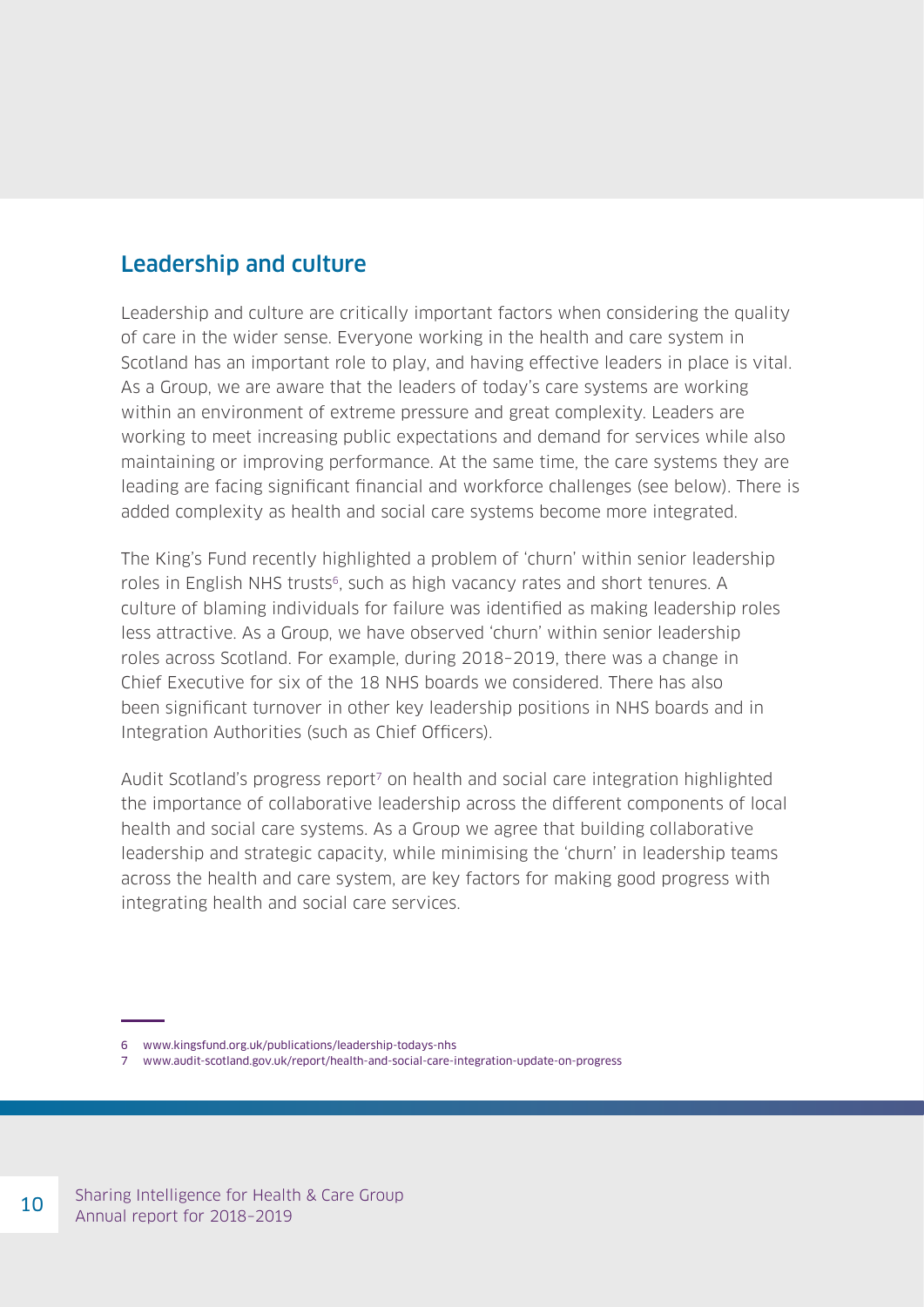As a Group, we endorse the view expressed by the King's Fund that national organisations have a key role to play in modelling the behaviours they expect of local leaders, and to treat the leaders of local care systems with dignity and respect. It is important that the member organisations of the Group demonstrate this in our day-to-day interactions with local health and care systems.

We also continued to acknowledge many examples of effective leadership across the care system in Scotland. This includes constructive responses to the findings from external reviews, even when these sometimes drew attention to challenging issues. For example, Healthcare Improvement Scotland and the Care Inspectorate reported that positive and constructive engagement with their inspection teams is helping with the improvement of services locally. The Mental Welfare Commission for Scotland reported that managers generally respond well to the recommendations from its programme of visits.

A recently published report from an independent review<sup>8</sup> in one NHS board drew attention to the importance of cultural issues in the NHS in Scotland. To learn more about culture and the experience of staff, this year our Group has started to consider the results from the NHSScotland iMatter staff survey. This is a survey based approach that is designed to help learn about the experience of staff across Scotland, and to take action based on this. iMatter results<sup>9</sup> for 2018 show that, overall, respondents felt they were treated with dignity and respect at work. Areas for improvement included staff being given time and resources to support their learning growth. We noted that the response rate to the iMatter survey varied markedly between NHS boards, and only half of the 18 NHS boards we considered achieved the response rate of 60% or over required to receive a more detailed iMatter report.

<sup>8</sup> [www.gov.scot/publications/report-cultural-issues-related-allegations-bullying-harassment-nhs-highland/](https://www.gov.scot/publications/report-cultural-issues-related-allegations-bullying-harassment-nhs-highland/)

<sup>9</sup> [www.gov.scot/publications/health-social-care-staff-experience-report/pages/1/](https://www.gov.scot/publications/health-social-care-staff-experience-report/pages/1/)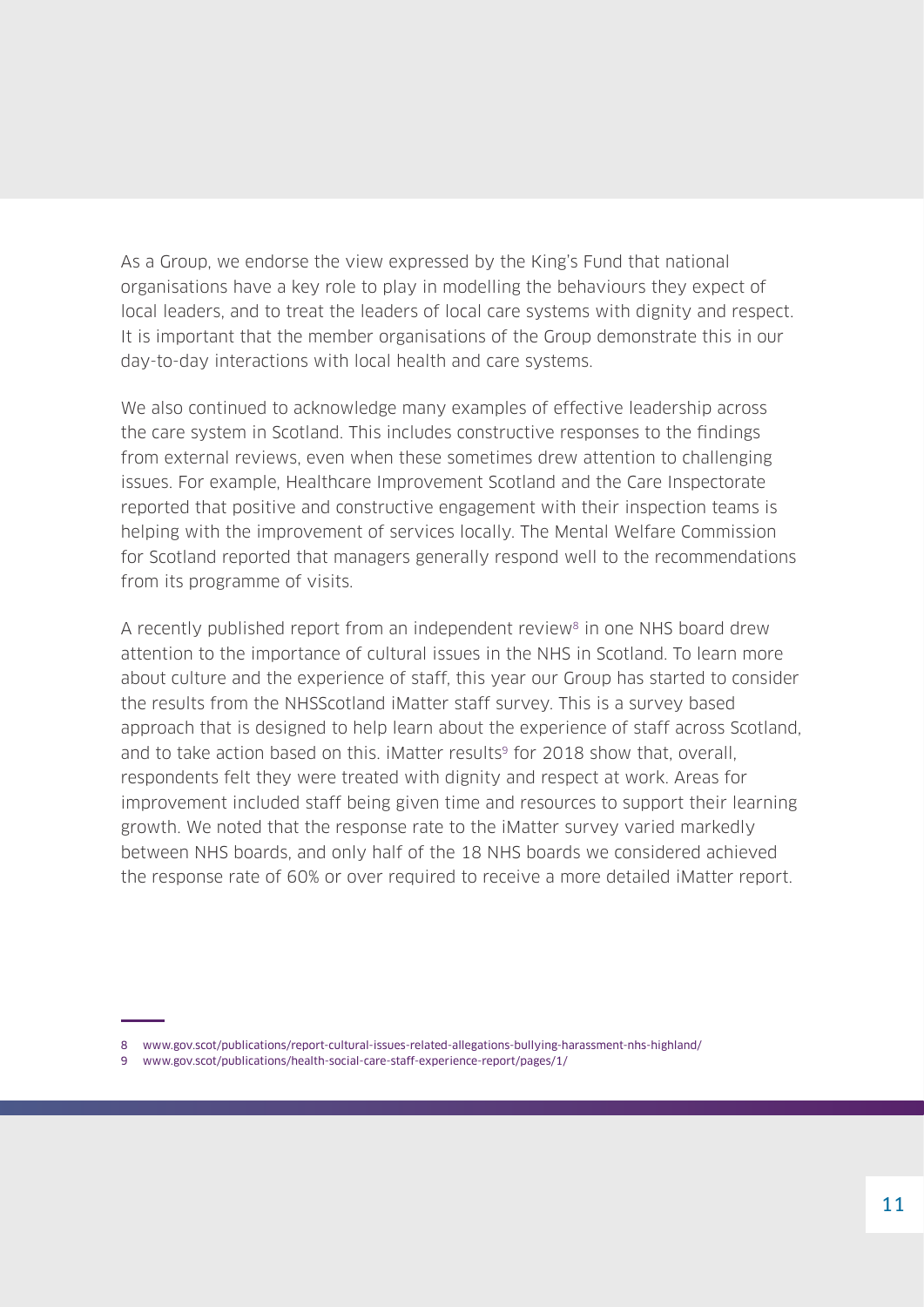Culture can vary within organisations, from one department/team to the next. There is a need to learn from those areas that are doing well in relation to inspiring vision and values, collaborative leadership, innovation and learning, and support and compassion. We have also observed that different cultures and priorities can sometimes exist across different local authority areas within a wider NHS board region. This can impact on the collaborative approach and the delivery of integrated services within NHS board areas.

#### Governance and finances

In October 2018, Audit Scotland published its report on the NHS in Scotland<sup>10</sup>. The total Scottish Government annual health budget for core services was £13.1 billion. Health remains the single largest area of Scottish Government spending, accounting for 42 percent of the total budget. The majority of health funding was provided to territorial NHS boards to deliver services. NHS boards delegated almost half of their budget to Integration Authorities to fund services, including primary and community care.

The NHS met its overall financial targets but NHS boards are struggling to break even, which they have been required by the Scottish Government to do at the end of each financial year. The majority of NHS boards have relied on short-term measures to balance their books, eg reallocating capital to revenue, and postponing investments. A few NHS boards required a loan from the Scottish Government to break even, and the amount provided by the Scottish Government for this purpose has increased. In October 2018, the Cabinet Secretary for Health & Sport announced that all territorial NHS boards' outstanding loans would be written-off at the end of the 2018–2019 financial year.

<sup>10</sup> [www.audit-scotland.gov.uk/report/nhs-in-scotland-2018.](https://www.audit-scotland.gov.uk/report/nhs-in-scotland-2018) This report is for 2017-2018, and the key messages from the report highlighted here are still relevant given the intelligence that the appointed auditors have shared with the Group during 2018–2019.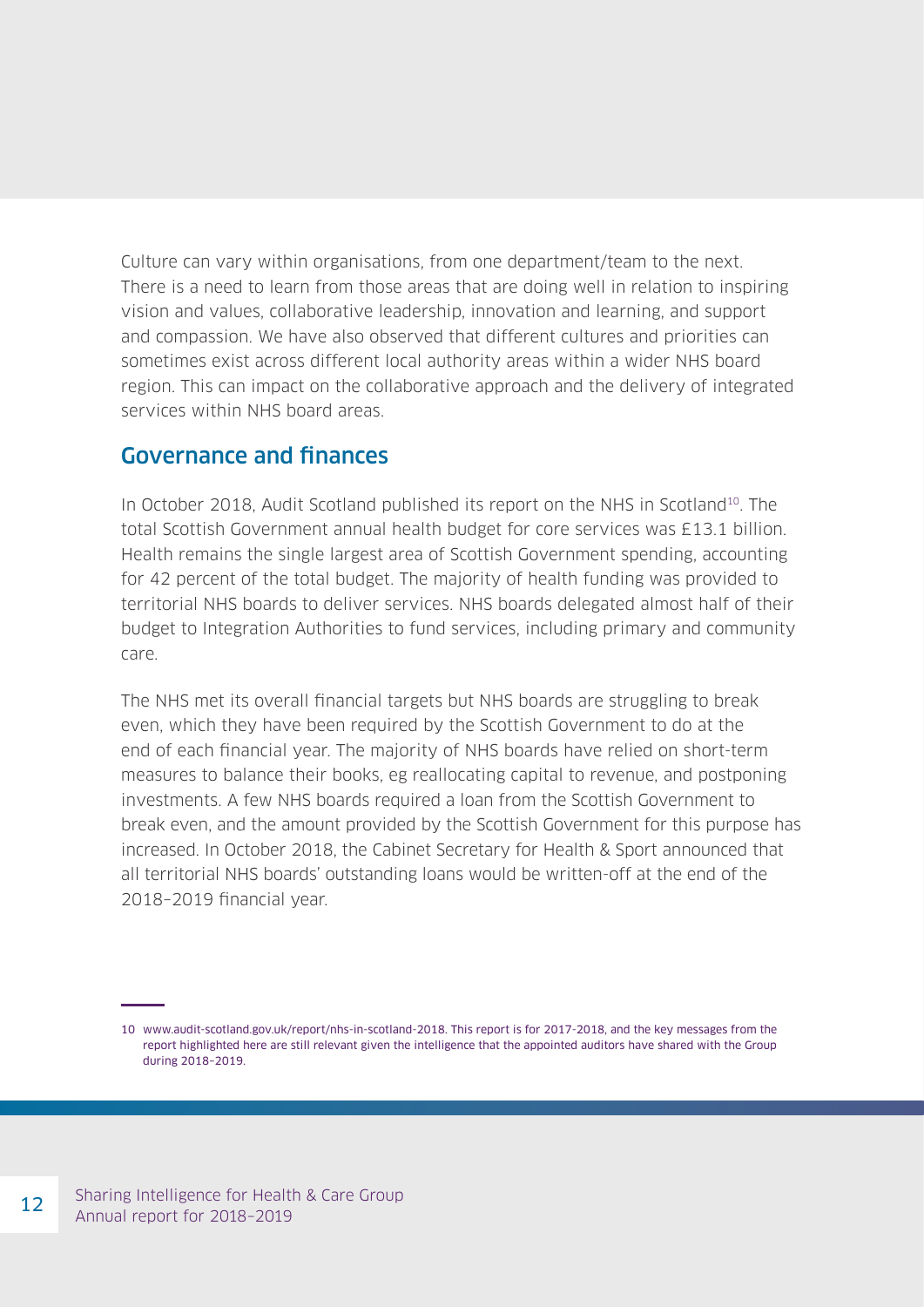While the level of savings achieved by NHS boards is unprecedented, and has involved hard work and innovation, there has also been a heavy reliance on one-off savings. This reliance on such 'non-recurring' savings is unsustainable, because they are becoming increasingly difficult to identify. They also reflect a focus on shortterm actions rather than transformational change and long-term financial planning. The financial pressures facing the NHS continue to intensify. Pressures such as drug costs, a backlog of maintenance, and the use of temporary staff are predicted to continue in future years.

In October 2018, the Scottish Government published its Medium Term Health & Social Care Financial Framework<sup>11</sup>. This is an important step in enabling an open debate about the scale of the financial challenges ahead and the potential options for dealing with the impact this will have on delivering services. In addition, territorial NHS boards will now be allowed to break even over a three year period, rather than at the end of each financial year. This should provide NHS boards and Integration Authorities with greater flexibility in planning and investing over the medium to longer term, for example to achieve the aim of delivering more community-based care. It also makes it even more important that NHS boards plan their finances over a medium to longer-term period.

Each NHS board is responsible for ensuring that health services are delivered safely, efficiently and effectively, and to give the public confidence in the NHS. There has been a lot of attention on NHS governance over the past year. Audit Scotland's report on the NHS in Scotland highlighted that there is evidence that not all NHS boards are operating effectively. The Scottish Government is leading work with the aim of strengthening governance arrangements in NHS boards. This includes piloting a standardised review of corporate governance, NHS Scotland Blueprint for Good Governance.12

<sup>11</sup> [www.gov.scot/publications/scottish-government-medium-term-health-social-care-financial-framework/](https://www.gov.scot/publications/scottish-government-medium-term-health-social-care-financial-framework/)

<sup>12</sup> [www.sehd.scot.nhs.uk/dl/DL\(2019\)02.pdf](https://www.sehd.scot.nhs.uk/dl/DL(2019)02.pdf)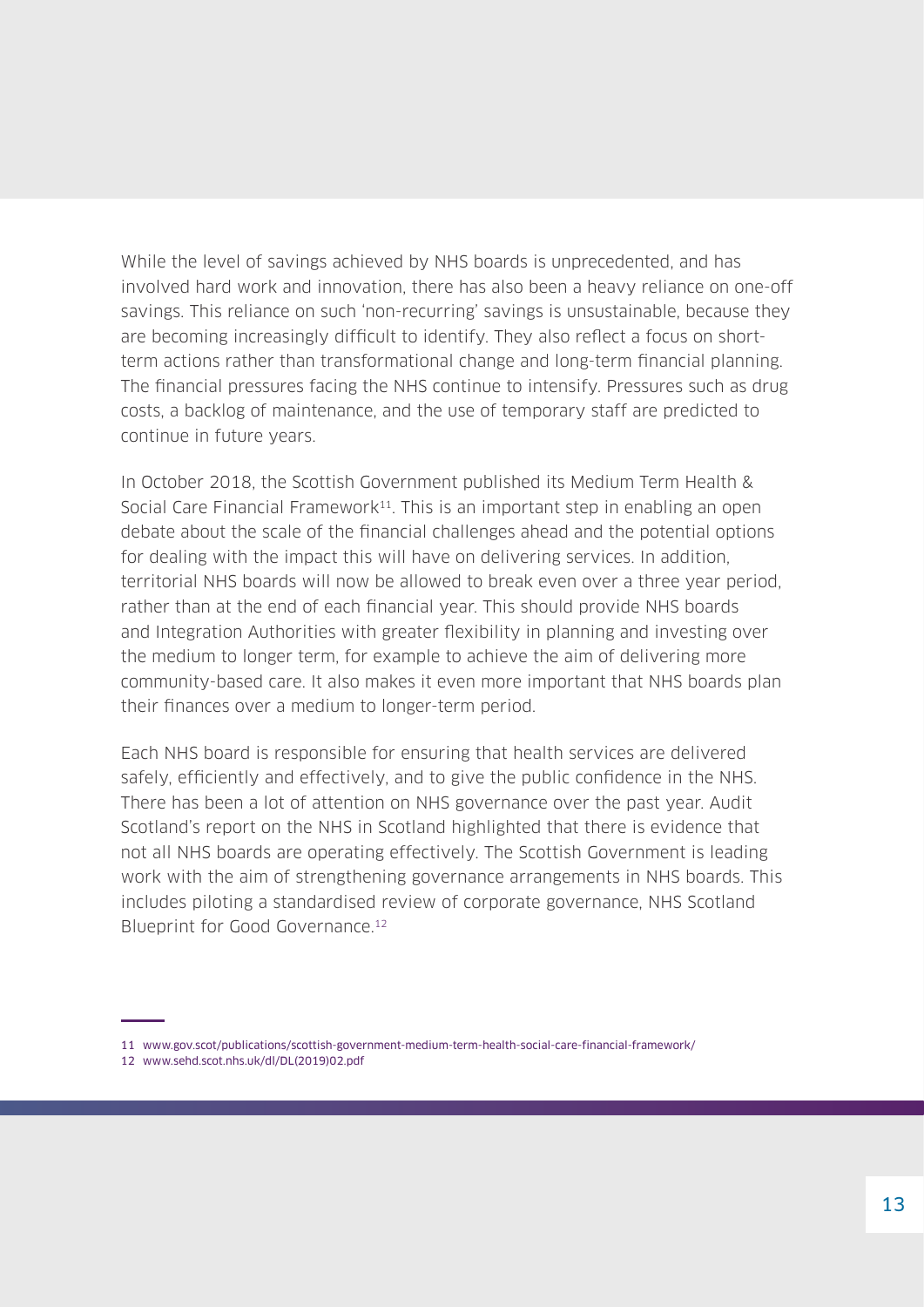The financial constraints in which Integration Authorities are operating are impacting on strategic planning and commissioning, and on the development and delivery of services. There is more to be done in terms of Integration Authorities using their finances to develop and deliver new and innovative ways of working across health and social care. Lines of accountability for health and social care integration are still not universally clear. Auditors have highlighted that in some regions there is a need for greater clarity to: avoid duplicating governance arrangements; manage overspends in Integration Authorities, and: have ownership of performance management. Nonetheless there is evidence, from joint inspections of integrated services for adults, of increasingly integrated governance of health and social care services.

#### **Workforce**

Despite the challenges outlined above, there is a committed workforce in Scotland that has continued to deliver high-quality care. Care systems across the country are, however, experiencing some significant workforce challenges. Again, Scotland is not alone in this regard. In May this year, the Nuffield Trust reported an estimated vacancy level of 8% (around 1 in 12 posts) in hospital and community services south of the border13. These shortages are distributed unevenly across England.

The significant workforce issues facing the NHS in Scotland include difficulties with recruiting and retaining doctors. The rate of vacant consultant posts is about 8%. Consultant vacancies are highest for clinical radiology (a vacancy rate consistently in excess of 10% since 2016), and there is growing pressure on psychiatry with posts in old age psychiatry in particular proving difficult to fill. The Mental Welfare Commission for Scotland reported that the increasing number of vacancies for consultant psychiatrists across Scotland has resulted in a high use and reliance on locum consultant psychiatrists. This can lead to fragmentation of care and frustration for patients.

<sup>13</sup> [www.nuffieldtrust.org.uk/resource/the-nhs-workforce-in-numbers#2-what-is-the-overall-shortfall-in-staff-in-the-nhs](https://www.nuffieldtrust.org.uk/resource/the-nhs-workforce-in-numbers#2-what-is-the-overall-shortfall-in-staff-in-the-nhs)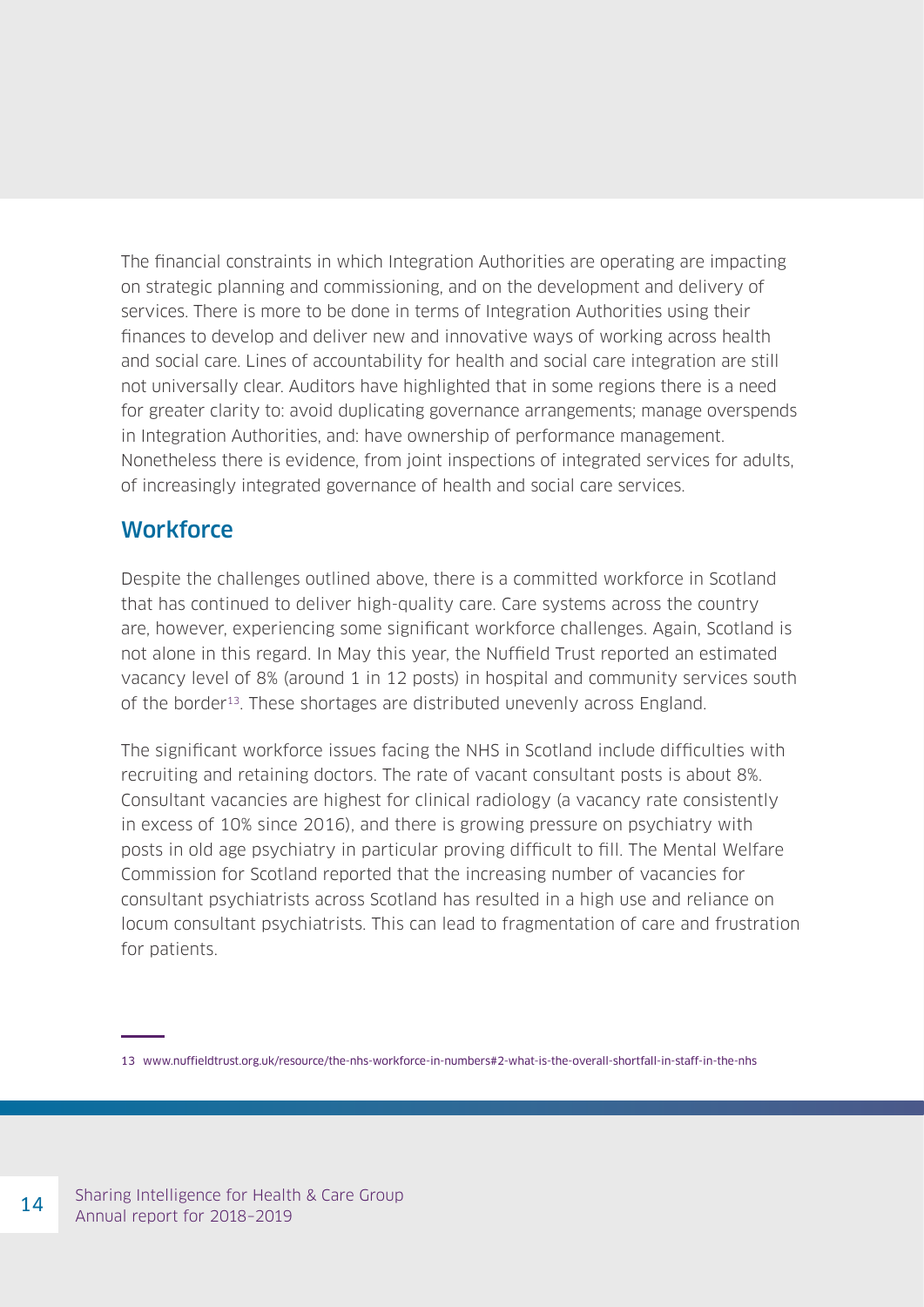There are also challenges with recruiting and retaining nursing staff. The vacancy rate for nurses and midwives has increased to about 5%. Vacancy rates for nurses working in mental health and learning disability are also increasing.

Different NHS boards have different workforce challenges. For example there are particular challenges associated with recruiting to medical posts in the more remote and rural parts of Scotland.

When considering workforce-related issues more broadly, an important source of intelligence that the Group considers is feedback from trainee doctors. The General Medical Council, which is the professional regulator responsible for oversight of medical education and training, conducts an annual National Training Survey<sup>14</sup>. The results of this show that quality of training in Scotland remains high, in the face of significant workforce challenges and workload pressures<sup>15</sup> and, generally, compares favourably with the position elsewhere in the UK. For example, there is positive feedback overall about the experience in training posts, and almost 9 in 10 doctors training in Scotland rate the quality of clinical supervision as 'very good' or 'good'. However, the results also highlight challenges about workload, and about 1 in 5 doctors training in Scotland report feeling burnout because of their work to a 'very high degree' or to a 'high degree'.

<sup>14</sup> [www.gmc-uk.org/education/how-we-quality-assure/national-training-surveys](https://www.gmc-uk.org/education/how-we-quality-assure/national-training-surveys)

<sup>15</sup> [www.gmc-uk.org/about/what-we-do-and-why/data-and-research/the-state-of-medical-education-and-practice-in-the-uk](https://www.gmc-uk.org/about/what-we-do-and-why/data-and-research/the-state-of-medical-education-and-practice-in-the-uk)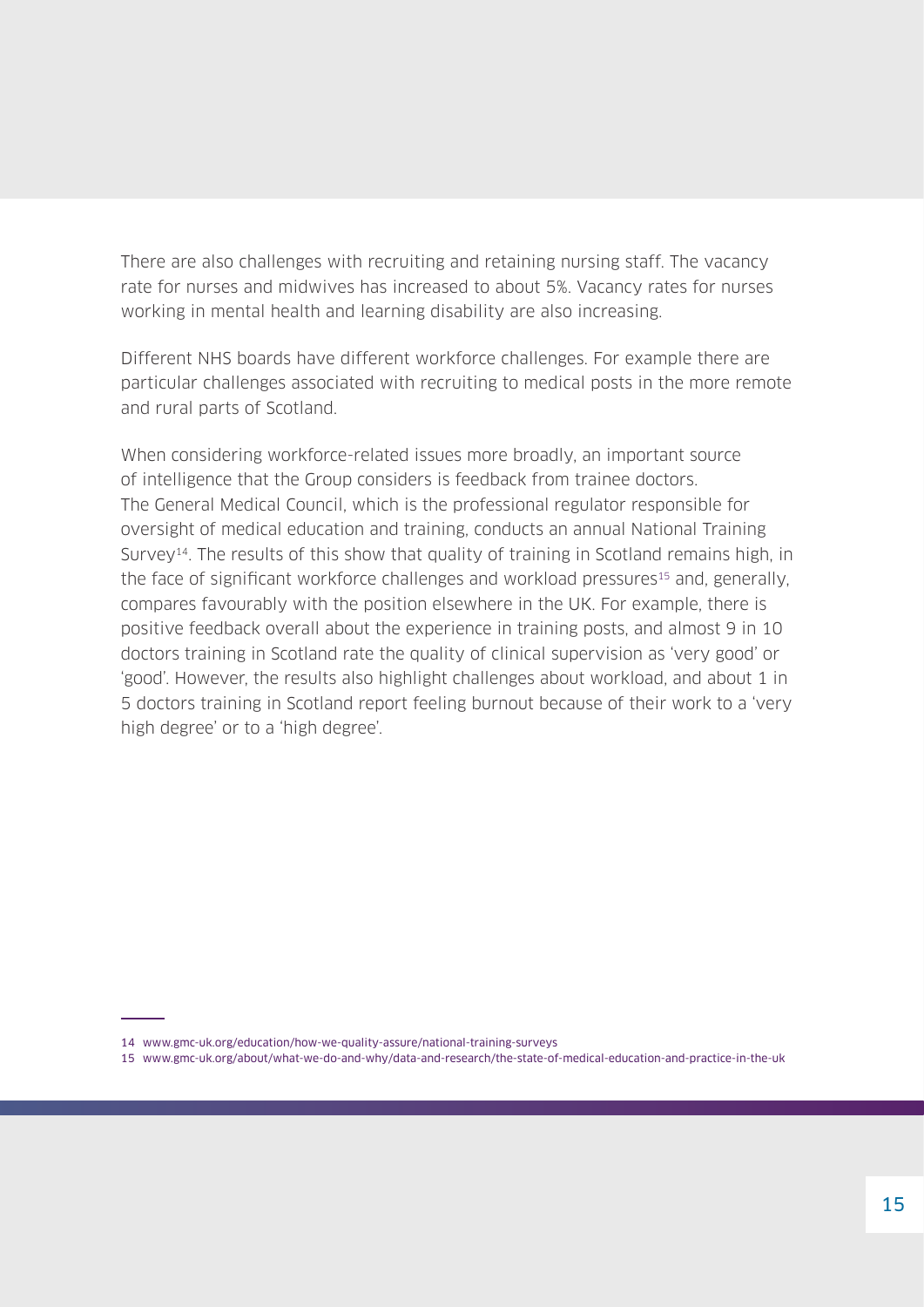NHS Education for Scotland shares intelligence about the enhanced monitoring process that it runs with the General Medical Council. Enhanced monitoring<sup>16</sup> is a valued quality management tool that can be initiated when there are concerns about the local environment for medical education and training. The process is designed to support improvement in the quality of training environments. Cases vary in their size and complexity, ranging from a single issue in a single department to multiple issues among a grouping of multiple specialties/departments. At the beginning of 2018–2019, there were nine cases in Scotland on enhanced monitoring. Three of these had been on enhanced monitoring for more than three years, and this reflects in part some of the very challenging issues that NHS boards are trying to address. Two cases were de-escalated from enhanced monitoring following the demonstration of sustained improvements. The Group was pleased to note that no new enhanced monitoring cases were initiated during 2018–2019, and this reflects the positive training environments for doctors that exist across the country.

Significant staff recruitment and retention challenges are impacting on the wider care system across Scotland, and not only the NHS. In some regions there are key professional roles and management positions that are challenging to fill, and this is impacting on planning and delivery of health and care services. This has resulted in a loss of organisational knowledge and expertise in the partnership areas affected. In many regions, there are also ongoing workforce challenges that are impacting on the care home sector and also the delivery of care at home.

EU withdrawal has the potential to significantly affect the health and care system across Scotland. It has been difficult to assess the scale of the risk, particularly in terms of workforce as data on the nationality of employees is not routinely collected, and there is still significant uncertainty about what form EU withdrawal will take.

16 [www.gmc-uk.org/education/how-we-quality-assure/postgraduate-bodies/enhanced-monitoring](https://www.gmc-uk.org/education/how-we-quality-assure/postgraduate-bodies/enhanced-monitoring)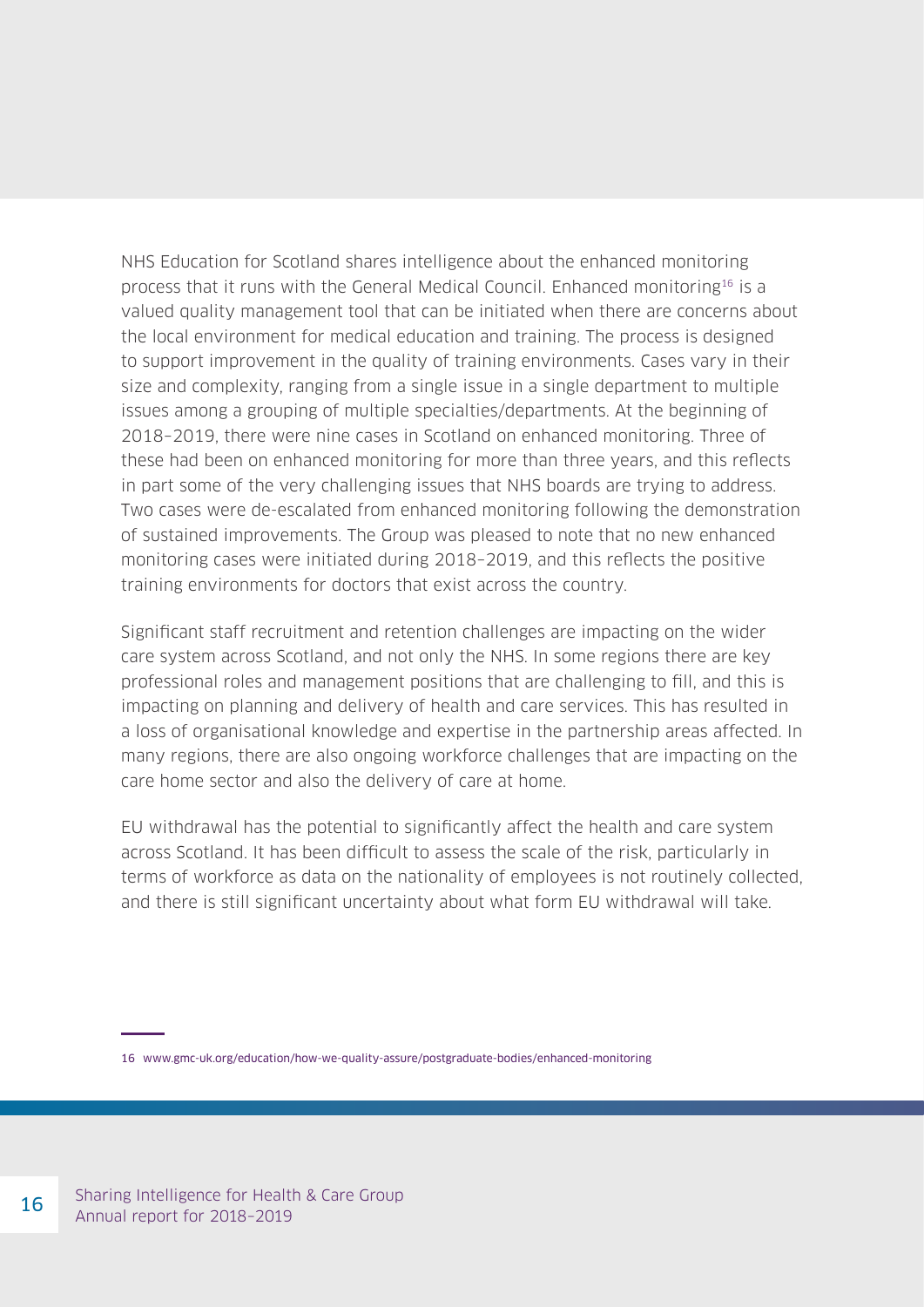#### Clinical and care performance and outcomes

As might be expected, we see a mixed picture when we consider data/intelligence about the quality and outcomes of care across Scotland. There are many very positive messages about aspects of care that are good and/or improving. There are, however, also signs of a health and care system that is highly pressured<sup>17</sup>.

In May this year, Public Health and Intelligence reported that the Hospital Standardised Mortality Ratio for Scotland had decreased by 14% between 2014 and 2018, exceeding the Scottish Patient Safety Programme aim of reducing mortality by 10%. There are a number of possible contributing factors, including improvements to patient safety made by teams delivering care across the country. The Scottish Patient Safety Programme has reported that improvements in patient safety include a reduction of 28% in the rate of cardiac arrest, and a reduction of 16% in the rate of falls with harm<sup>18</sup>. Over the past decade, there has also been a significant reduction in the rate of infant deaths (deaths within the first year of life). Some of the main messages from Healthcare Improvement Scotland's hospital inspections include the many instances where NHS staff are showing care and compassion to patients. Common areas for improvement include patients being assessed within required timeframes when they are admitted to hospital, and documented care planning that describes how patients' identified needs will be met.

<sup>17</sup> [www.gmc-uk.org/about/what-we-do-and-why/data-and-research/the-state-of-medical-education-and-practice-in-the-uk](https://www.gmc-uk.org/about/what-we-do-and-why/data-and-research/the-state-of-medical-education-and-practice-in-the-uk) 

<sup>18</sup> These data are for hospitals that have reported data consistently, and are not for Scotland as a whole.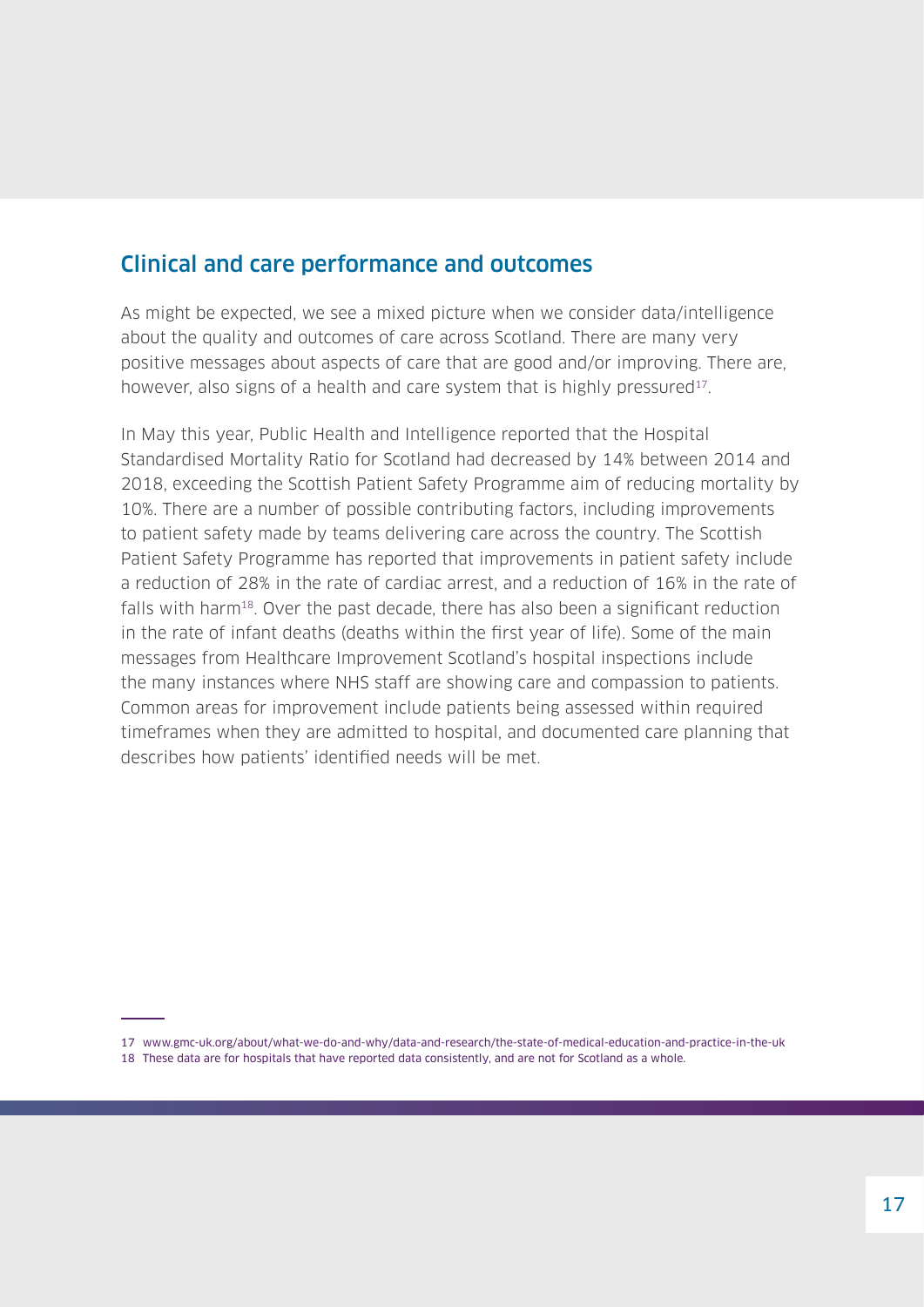Healthcare Improvement Scotland also shared with the Group numerous examples of where front line teams have engaged well with nationally-led quality improvement work, including some of the main successes in terms of improvements made. A key challenge observed across the country is ensuring that there are the skills and capacity in quality improvement methodology that are required for leading and delivering the scale of improvements that need to be made.

The pressure on the NHS is increasing, and performance against some national performance targets continues to decline. For example, when considering access to services, recent years have seen a striking reduction in the percentage of people waiting 12 weeks or less for inpatient or day case treatment. As of March 2019, almost 1 in 3 patients waited longer than 12 weeks for treatment. There is a similar pattern observed for new outpatient appointments, with 1 in 4 patients waiting longer than 12 weeks. There has also been a significant reduction in the percentage of people urgently referred with a suspicion of cancer who began treatment within 62 days of referral – this is at 81%.

Over recent years, there has been an encouraging reduction across Scotland in the rate of prescribing antibiotics in community settings. Making a contribution to this is the work of the Scottish Antimicrobial Prescribing Group, which works with NHS boards across different health and care settings to improve antibiotic use and patient outcomes, while minimising the harm to individuals and to the population more widely from antibiotic use.

The Mental Welfare Commission for Scotland reported that the quality of care, and the care environment, for mental health services varies across the country. There are challenges with the availability of beds in admission wards, and the provision of adequate intensive community support to prevent admissions. This means that service users are sometimes admitted to non-admission wards or even to services in another NHS board area.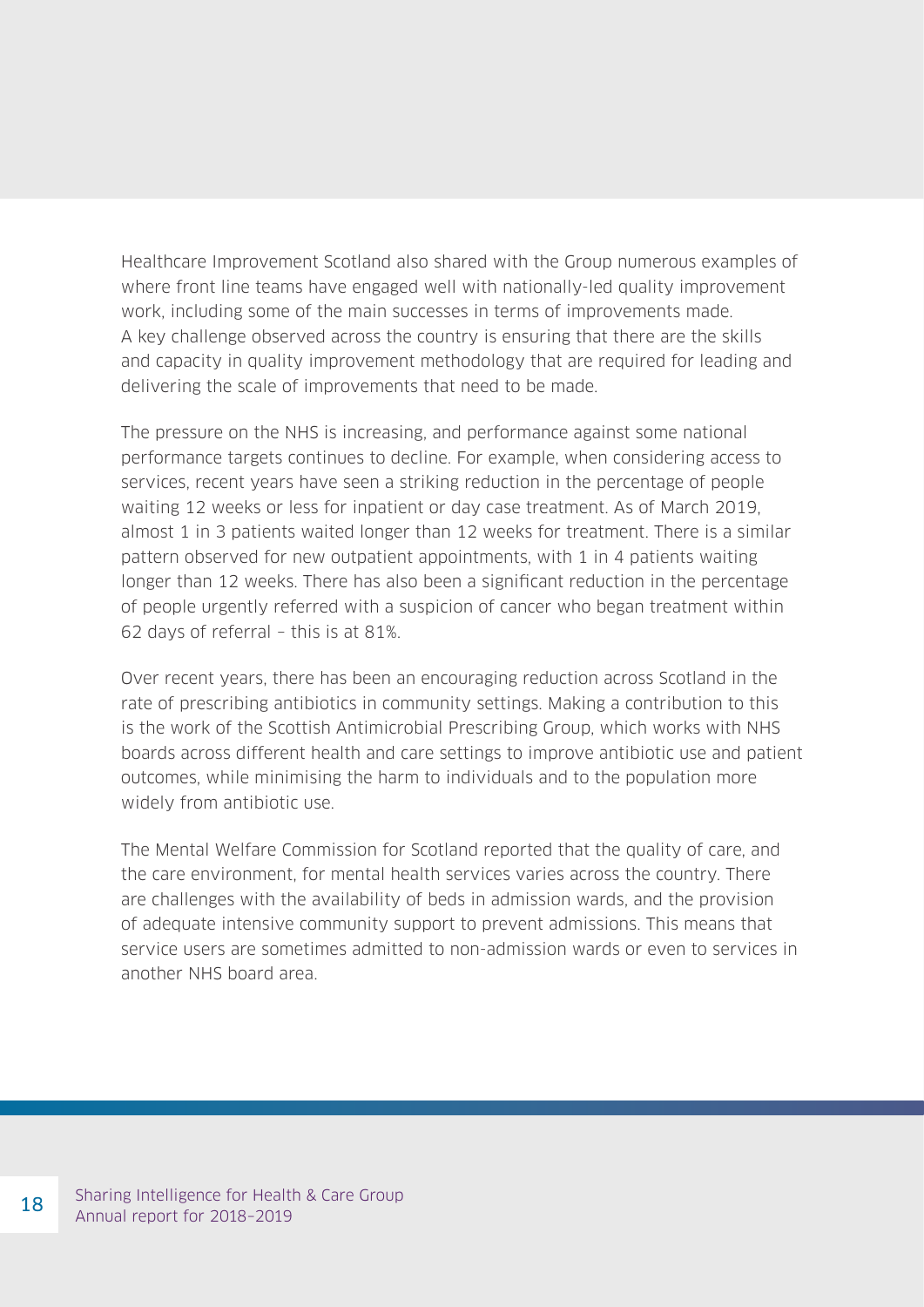Audit Scotland published a report<sup>19</sup> which highlighted that mental health services for children and young people are under significant pressure. The number of referrals to specialist services has increased, and children and young people are waiting longer for treatment with access to services varying markedly across Scotland. This makes it difficult for children, young people, and their families and carers to get the support they need. A step change in the way that the public sector in Scotland responds to the mental health needs of children and young people is required.

Every year the Mental Welfare Commission for Scotland produces an independent overview of the operation of either the Mental Health (Care & Treatment) (Scotland) Act 2003 or the Adults with Incapacity (Scotland) Act 2000. The use of both Acts continues to rise, although there is often wide variation across the country in how these Acts are used.20 The Mental Welfare Commission is looking into the reasons for this.

In terms of the experience of people using services, a key source of information is complaints. The Scottish Public Services Ombudsman confirmed that all NHS boards have adopted the NHS Model Complaints Handling Procedure. This brings the NHS into line with other Scottish public service sectors in having standardised complaints handling processes. Integral to this is the requirement to learn from complaints to drive improvements in the experiences of people using NHS services. The NHS Model Complaints Handling Procedure is an important building block in enabling good complaints handling practice across the NHS in Scotland. The next challenge for the Ombudsman is to monitor practice to ensure it is applied consistently.

<sup>19</sup> [www.audit-scotland.gov.uk/report/children-and-young-peoples-mental-health](https://www.audit-scotland.gov.uk/report/children-and-young-peoples-mental-health)

<sup>20</sup> [www.mwcscot.org.uk/publications/statistical-monitoring-reports](https://www.mwcscot.org.uk/publications/statistical-monitoring-reports/)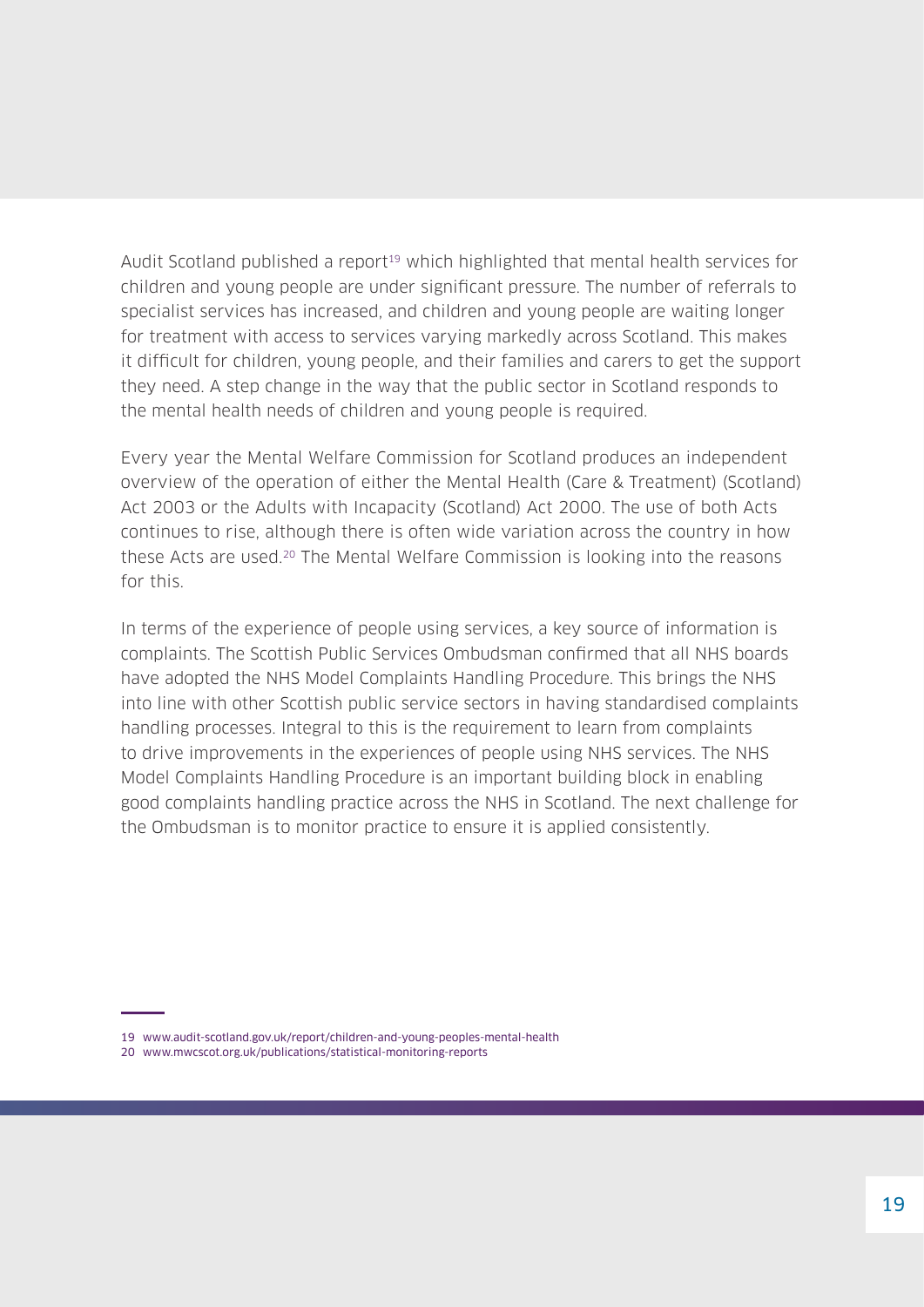During 2018–2019, around a quarter of all health related complaints considered by the Ombudsman identified some issues in the way complaints were handled locally. This included, for example, complaints not being accurately identified or responded to, poor communication with the complainant and others, and complaints not responded to in good time.

The Ombudsman made 840 recommendations on health cases in 2018–201921, all of which were accepted by NHS boards and are being implemented. This is illustrative overall of a system that is open to feedback, learning and improvement.



21 [www.spso.org.uk/our-findings](https://www.spso.org.uk/our-findings)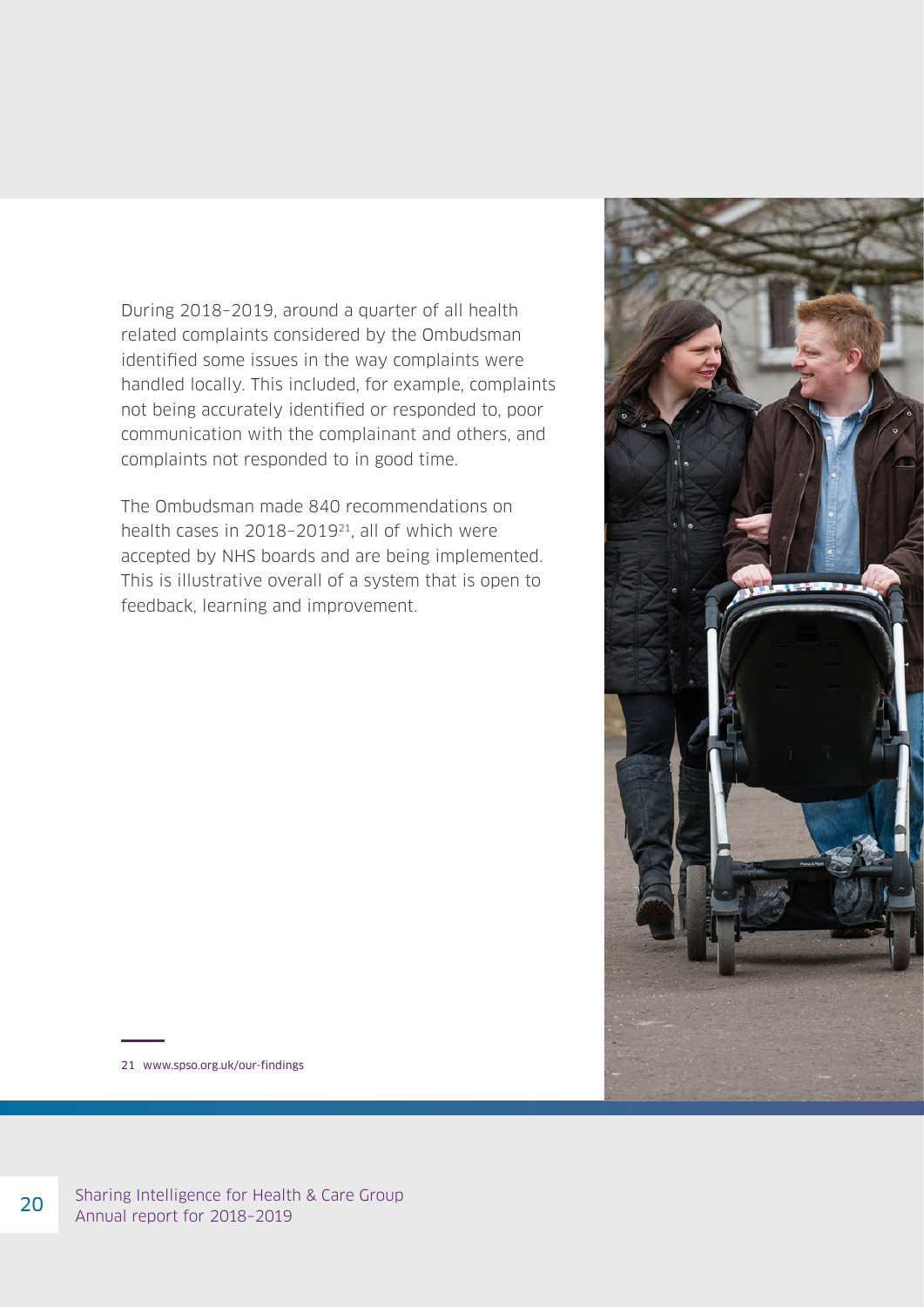## Analytical support required

The overall aim of the Group is to support improvement in the quality of care provided for the people of Scotland – by making good use of existing data and intelligence. Analytical support has a critical role in supporting change and improvement in health and care services. There are numerous purposes for which data/intelligence have a key role, including designing and evaluating new models of care, and helping members of the public made decisions about their own care and treatment.

A recent report from The Health Foundation about analytical capability in the NHS in England<sup>22</sup> mirrors what we observe, as a Group, in Scotland. In particular, while it sometimes feels like we are awash with data about our health and care systems, we are not always making the best use of these data. At the same time there are aspects of our care systems that are relative 'blind spots' when it comes to nationally available data, in particular the quality of healthcare delivered in community settings. If the balance of front line services is to successfully shift toward community settings, then we need to get a much better understanding of activity and performance of community based services. This will involve developing new Scotland-wide datasets.

We also need to further develop the analytical support that is available within our care systems in Scotland. We need to ensure that the analytical workforce is focusing on work that is going to add the greatest value for patients and the public. The organisations on the Group have an important role in making these changes. This includes leadership from Public Health and Intelligence, the lead agency for health analytics in Scotland, and also how we use data/information collectively as a Group. Public Health and Intelligence is due to become part of a newly formed Public Health Scotland in April 2020. It is anticipated that this development will lead to some enhanced intelligence/insight being input to the Group, building upon the data that are already provided.

<sup>22</sup> [www.health.org.uk/publications/reports/untapped-potential-investing-in-health-and-care-data-analytics](https://www.health.org.uk/publications/reports/untapped-potential-investing-in-health-and-care-data-analytics)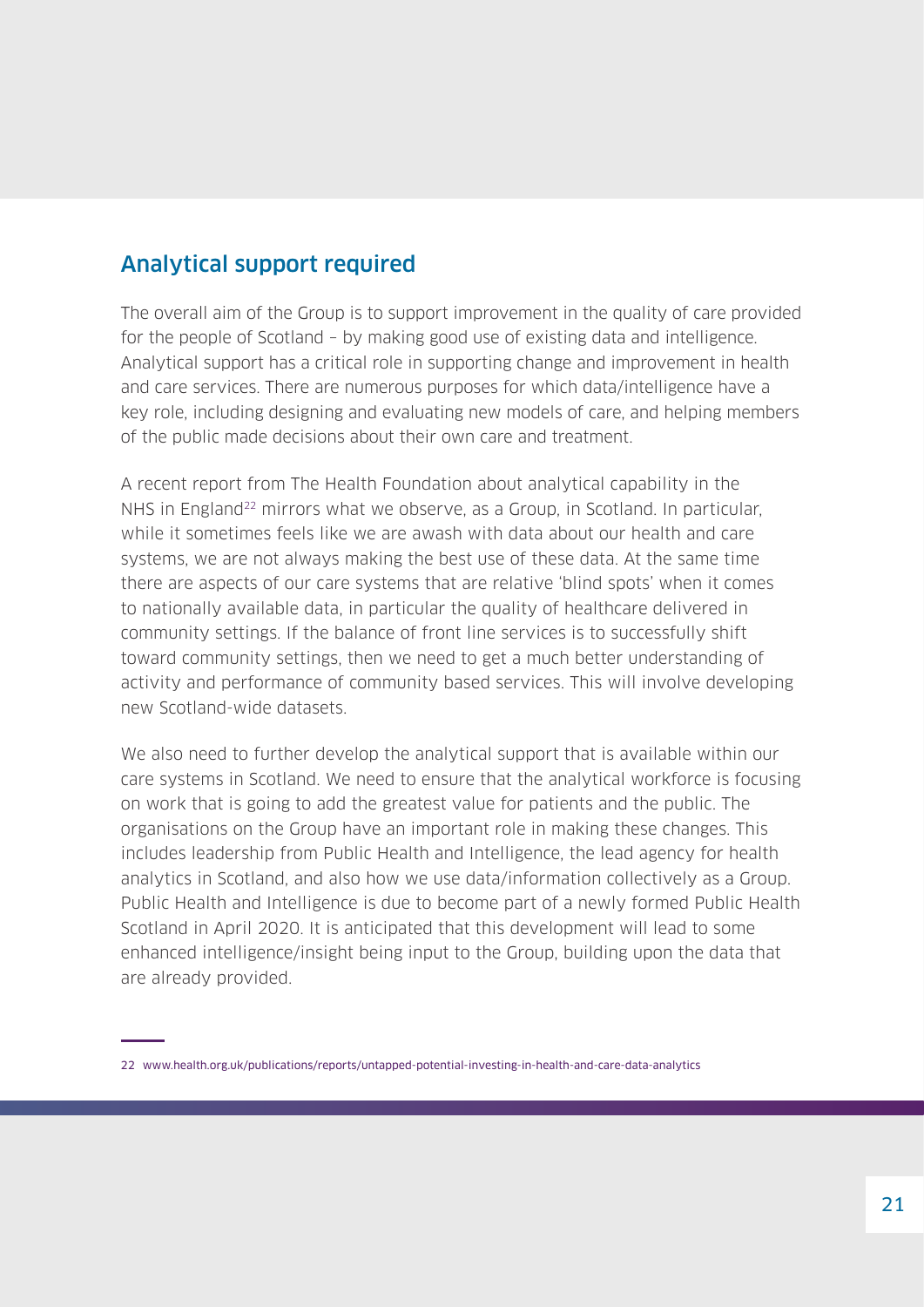## <span id="page-21-0"></span>What are our commitments for 2019-2020?

#### Transparency and the voice of the public

'Transparency should be complete, timely and unequivocal. All data on quality and safety, whether assembled by government, organisations, or professional societies, should be shared in a timely fashion with all parties who want it, including, in accessible form, with the public'

(recommendation 7, A Promise to Learn – A Commitment to Act, 201323).

The Group fully supports this statement on information about the quality of care being freely available in an accessible format. Transparency is also a characteristic of good governance. This is why, from 2019-2020, we are placing more information about our work into the public domain. In particular, from September 2019 the Group will proactively publish the feedback letter that we send to each NHS board identifying the key points about that local care system. We also publish our schedule of when we consider specific NHS boards, together with a description of the range of data/intelligence we consider24.

The Group has already committed to ensuring that the voice of the public features more prominently in our work. This is to build upon the input that the Scottish Health Council (part of Healthcare Improvement Scotland) already provides by sharing information on its activities with NHS boards. As stated in our published response to an independent evaluation of the Group, we invited a colleague with expertise in public involvement to observe how the Group works. This led to us hosting a focus group with some public representatives, who recommended to us that we raise public awareness of our work and ensure that the information we put into the public domain is written in language that is easy to understand. We accept these recommendations.

24 [www.healthcareimprovementscotland.org/our\\_work/governance\\_and\\_assurance/sharing\\_intelligence.aspx](http://www.healthcareimprovementscotland.org/our_work/governance_and_assurance/sharing_intelligence.aspx)

<sup>23</sup> [www.gov.uk/government/publications/berwick-review-into-patient-safety](https://www.gov.uk/government/publications/berwick-review-into-patient-safety)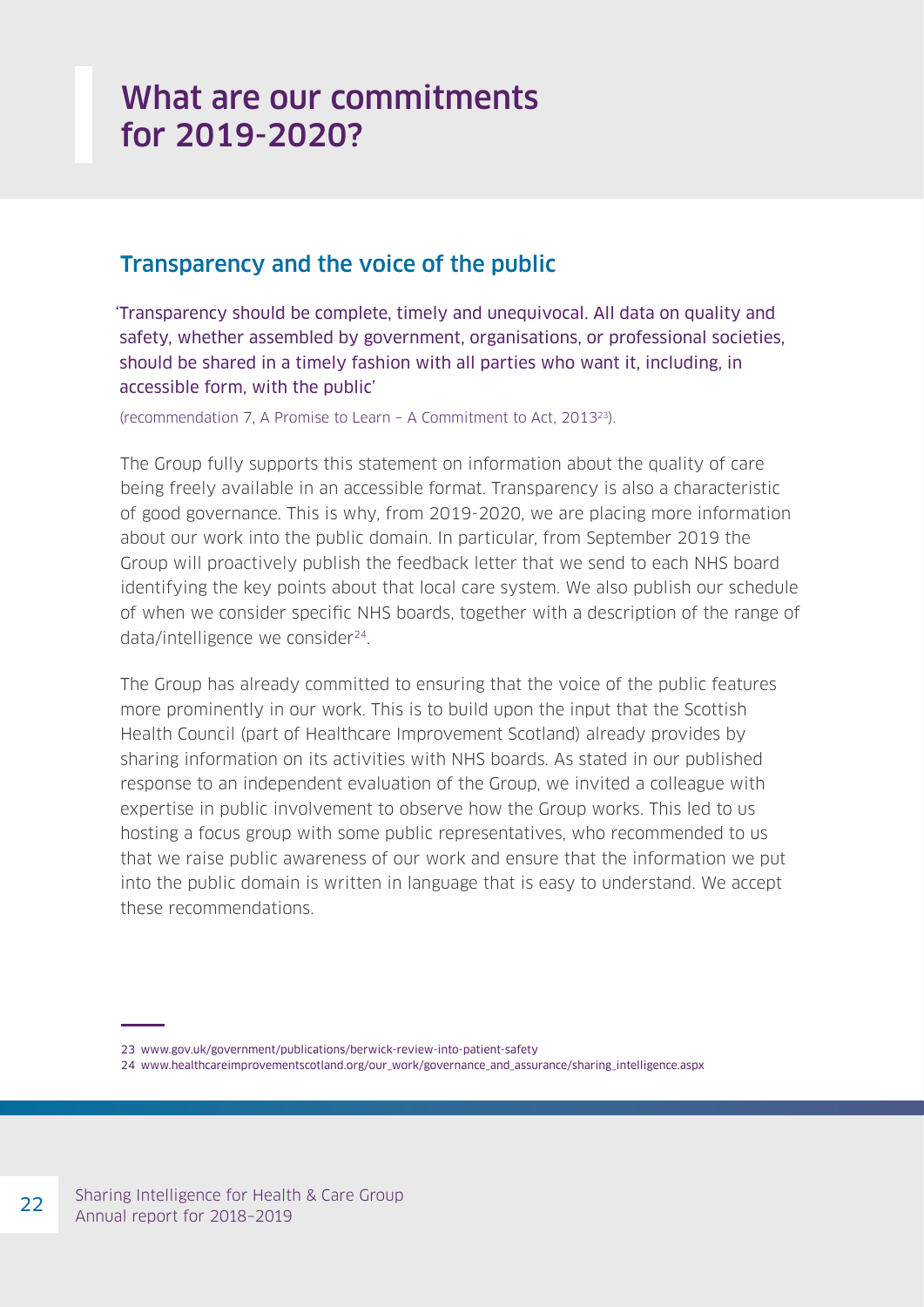## Sharing intelligence about Integration Authorities

We have started to consider how our work can best take account of the changing landscape of increasingly integrated health and social care services in Scotland. Our early work on this during 2018–2019 highlighted the complexity of the issues involved. For example it's vital that when national agencies share intelligence, then this is done in a way that helps the front line organisations that the information relates to. We will do more work on this during 2019-2020, and are seeking to work with at least one Integration Authority to explore the issues and options.

#### Making the best use of data, including about care provided in community settings

During 2018–2019, we have continued to explore which of the many metrics from Scotland-wide datasets might be of greatest use to help learn about the quality of care. In 2019-2020, we will refine the set of indicators that we consider. We will also ensure we are routinely identifying key patterns of variation in the data for each of these indicators, including variation over time and in comparison with the Scottish average.

There has traditionally been a relative lack of data from national datasets about the quality of care provided in community settings. Public Health and Intelligence is, however, leading developments that will help ensure there is better data in the future about care delivered in the community. For example, there are increasingly better data becoming available about general practice/primary care, communitybased mental health services, and district nursing.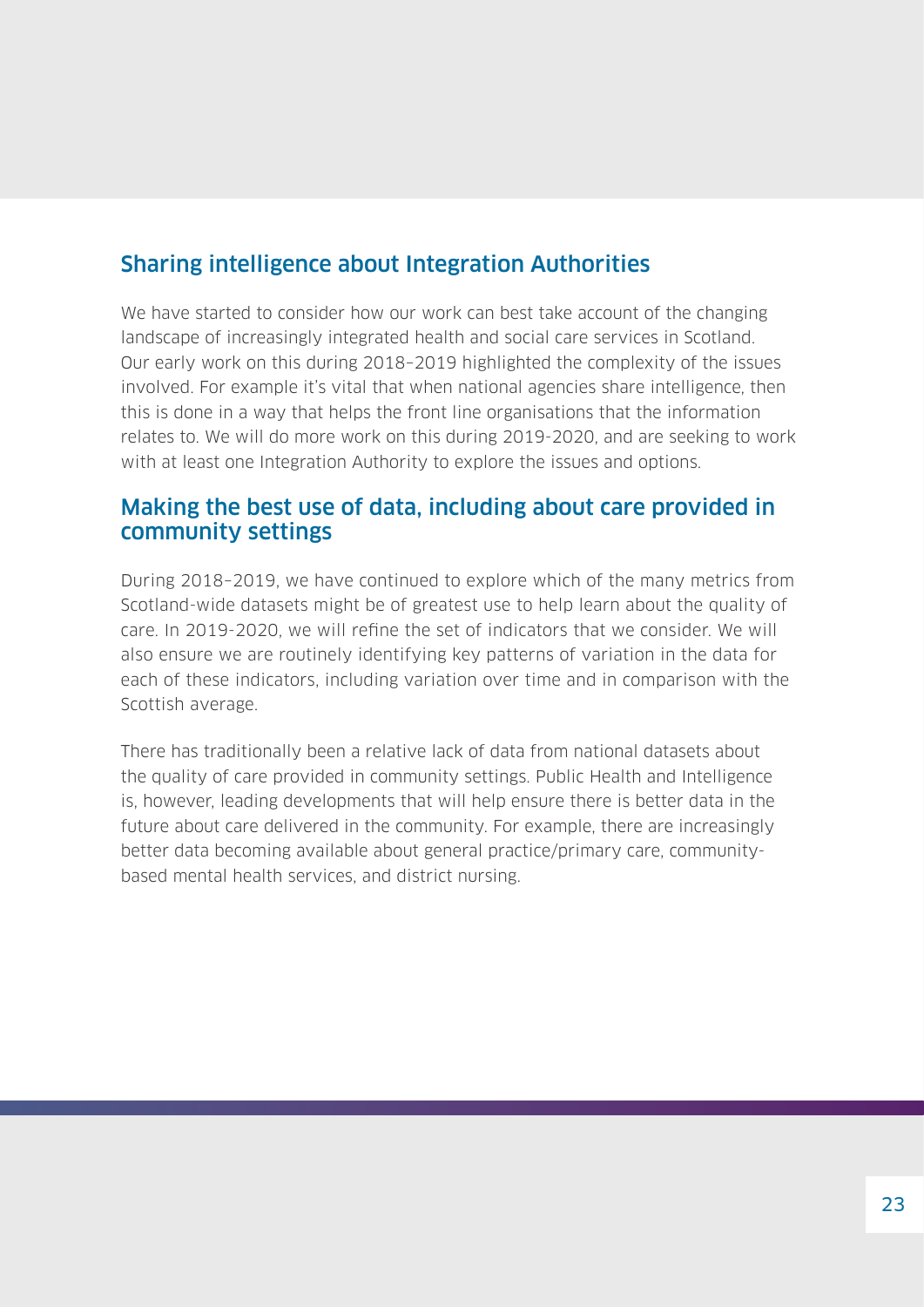In addition, there has also recently been the initial publication of a report which provides a digest of information and analyses on social care, covering self-directed support, home care service provision, care homes, and community alarms/telecare<sup>25</sup>. In a development that will mature over time, these data are now also being linked with other datasets to gain better insights into the wider health and social care system and to develop a number of outcome measures.

#### Between April 2019 and March 2020 we will:

- consider our collective intelligence about eighteen NHS boards
- publish our feedback to each of these NHS boards
- raise public awareness of our work and ensure that the information we put into the public domain is written in language that is easy to understand
- prepare proposals for if/how we involve Integration Authorities in our work
- identify patterns of variation on a refreshed set of indicators, and use additional pieces of data about the quality of care in the community

<sup>25</sup> [www.isdscotland.org/Health-Topics/Health-and-Social-Community-Care/Publications/2019-06-11/2019-06-11-Social-Care-](https://www.isdscotland.org/Health-Topics/Health-and-Social-Community-Care/Publications/2019-06-11/2019-06-11-Social-Care-Report.pdf)[Report.pdf](https://www.isdscotland.org/Health-Topics/Health-and-Social-Community-Care/Publications/2019-06-11/2019-06-11-Social-Care-Report.pdf)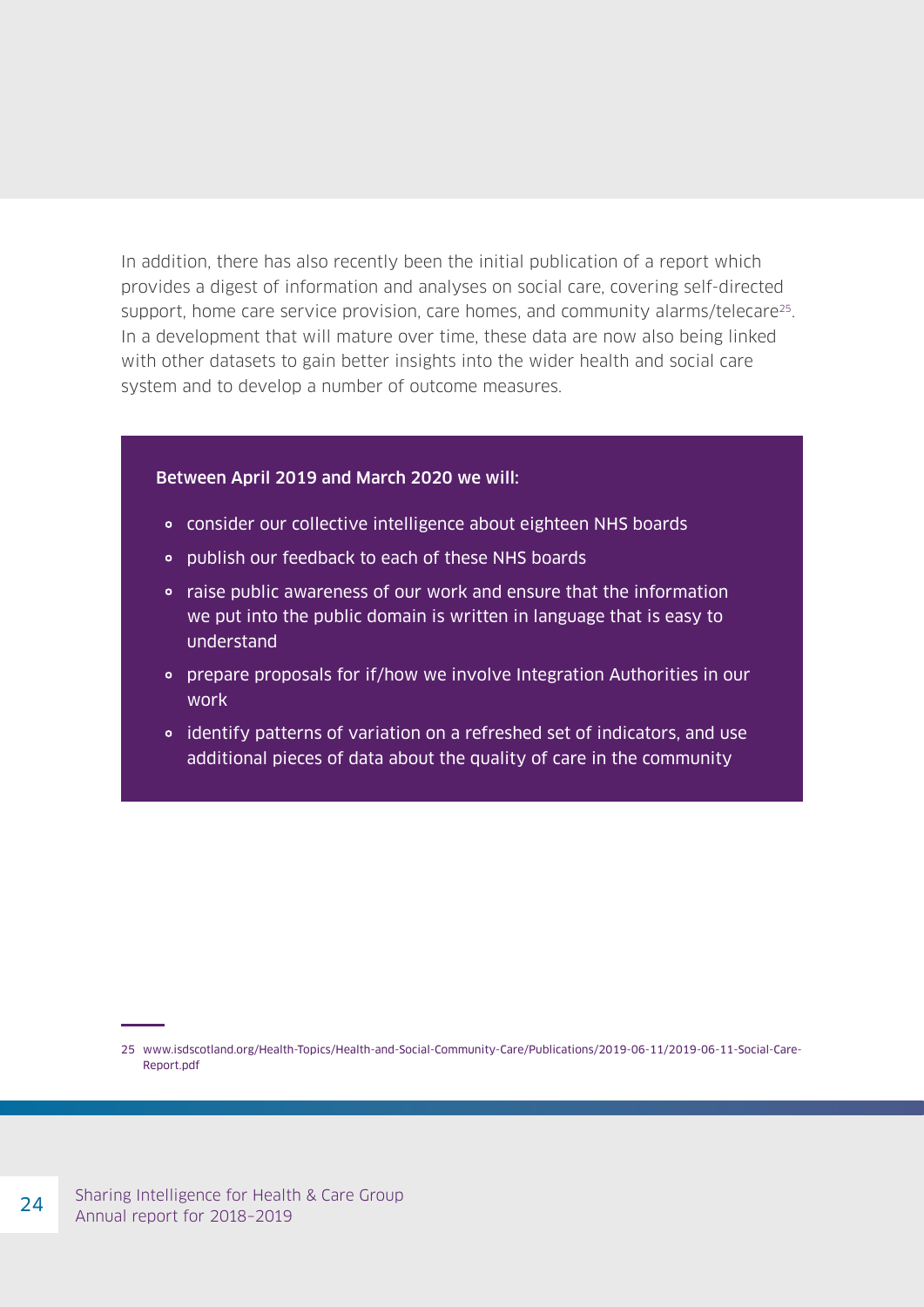<u>. Katalunan di kacamatan ing kabupatèn Kabupatèn Banggunan Kabupatèn Kabupatèn Kabupatèn Kabupatèn Kabupatèn </u>